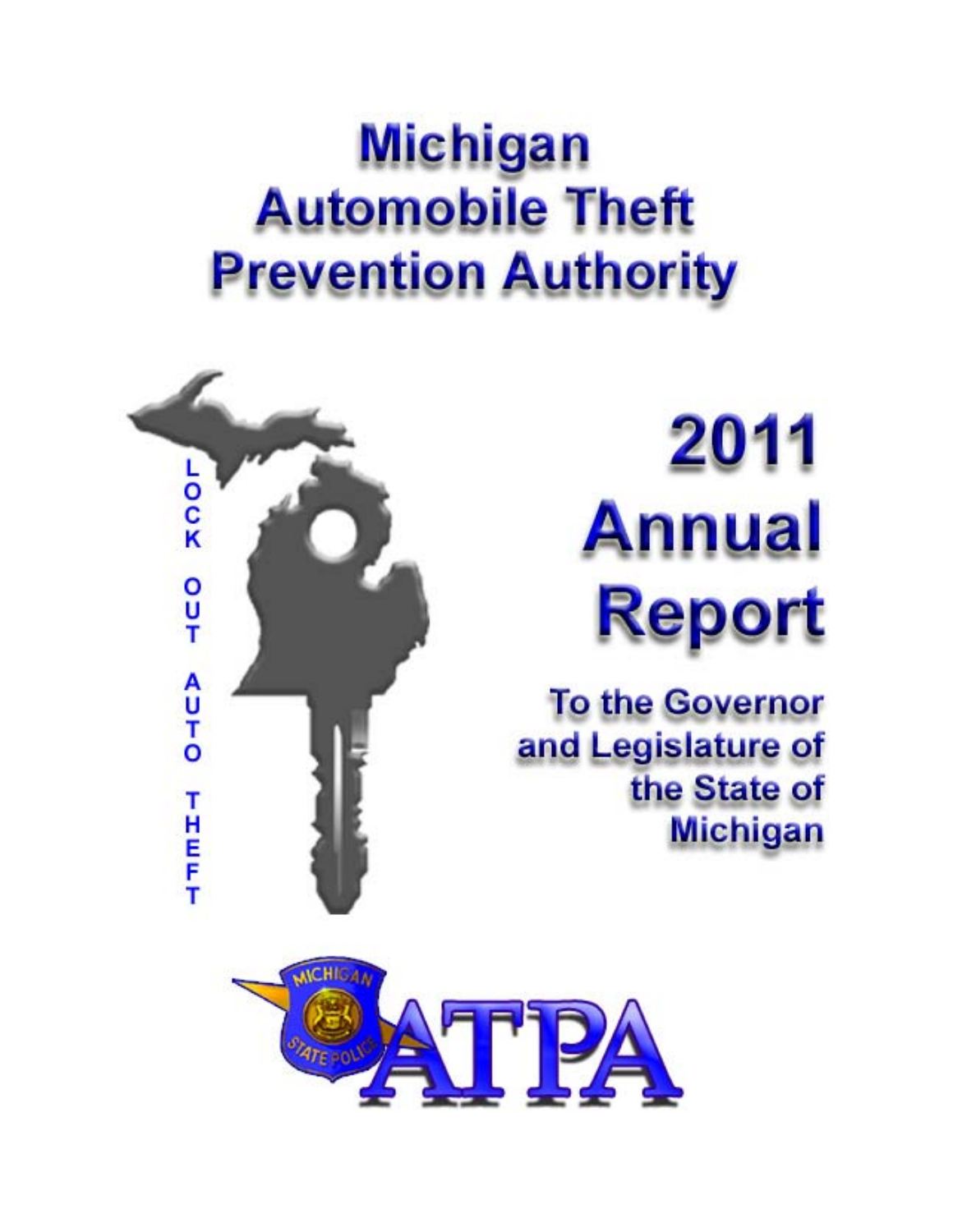## **PLEASE DON'T HELP THE THIEVES**

- Stolen vehicles are often one of the "keys" to police officer injuries and deaths.
- Vehicle theft is often one of the "keys" leading to a life of crime.
- Stolen vehicles are often one of the "key" tools used in organized crime, drive-by shootings, and drug trafficking.



- Lock your car and take the key.
- Use an anti-theft device.
- Put your valuables in the trunk.

**For More Information, Please Contact:** 

**Michigan Automobile Theft Prevention Authority Michigan State Police 333 South Grand Avenue P.O. Box 30634 Lansing, Michigan 48909-0634** 

**PH: (517) 241-1087 ● FAX: (517) 241-0161**  www.michigan.gov/atpa

### **Michigan Automobile Theft Prevention Authority 2011 Annual Report**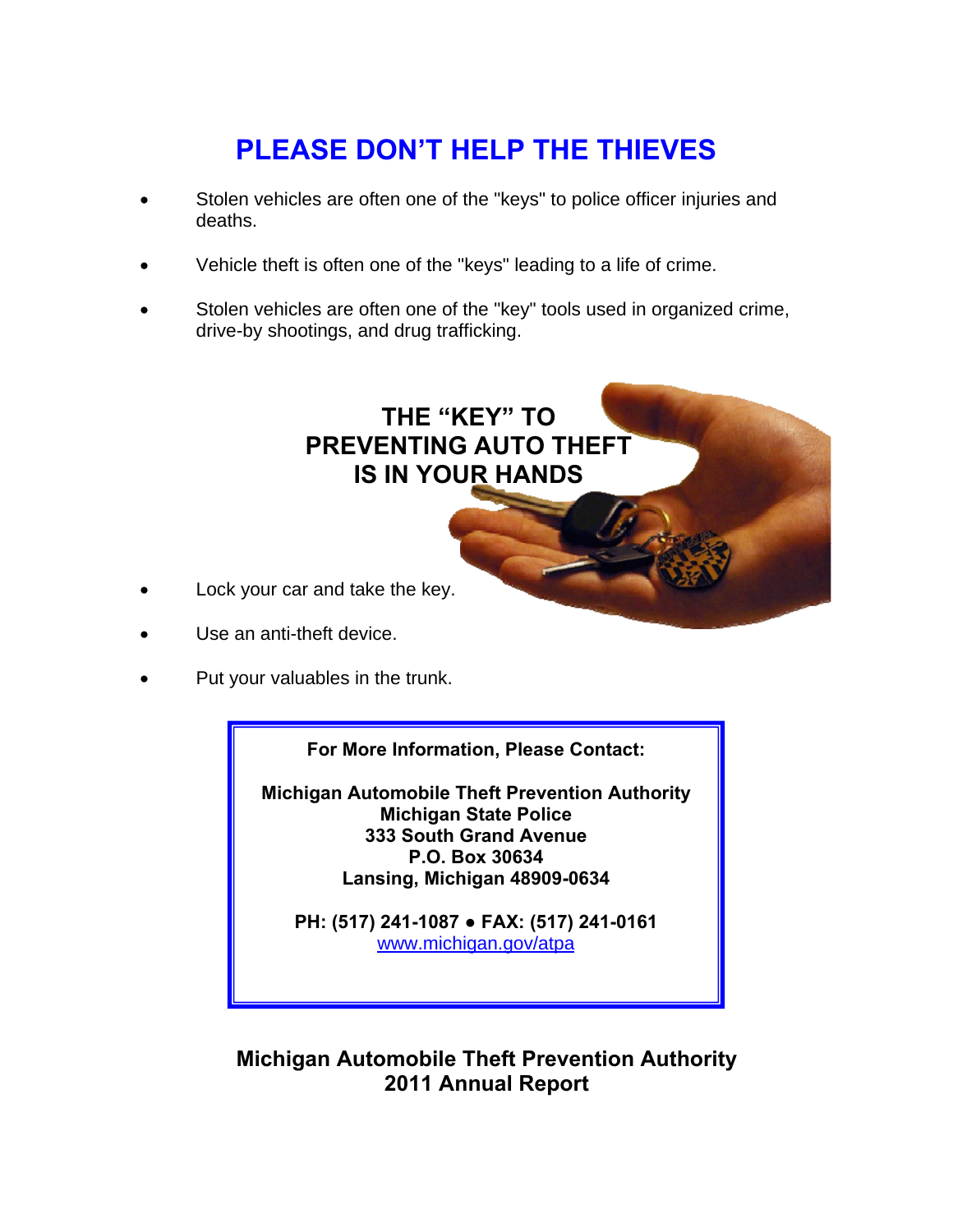## **TABLE OF CONTENTS**

# 2011 Automobile Theft Prevention Authority (ATPA)<br>Annual Report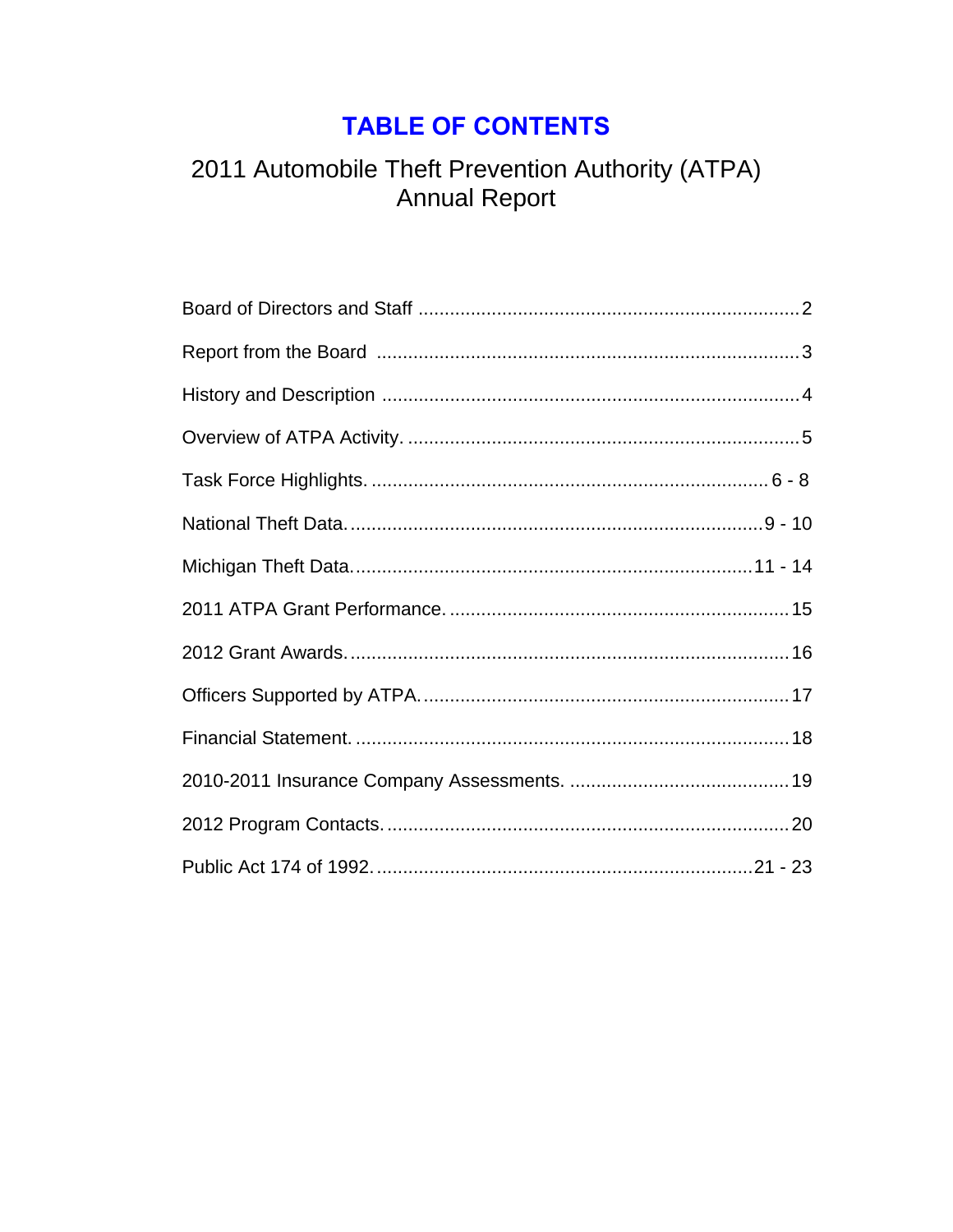

## **Board of Directors – Grant Hearings August 3, 2011**



From left to right: Father Russell Kohler, Mr. Joe Dolan, Col. Kriste Kibbey Etue, Mr. Fausto Martin, Ms. Laura Pierman, and Undersheriff Michael McCabe.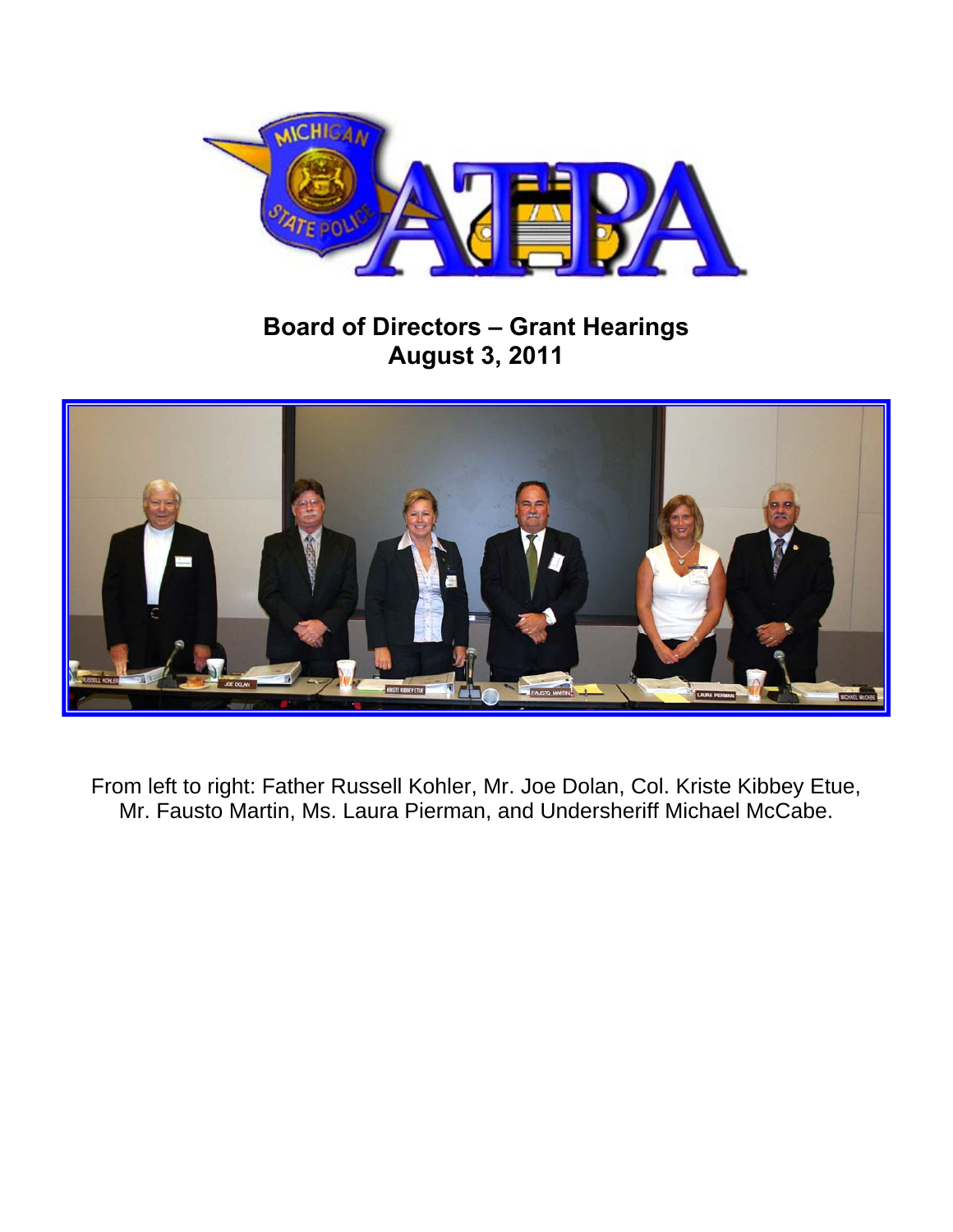## **2011 Board of Directors and Staff Automobile Theft Prevention Authority**

The ATPA operates under a Board of Directors appointed by the Governor. By law, the board includes the Director of the Department of State Police and representatives of law enforcement, the automobile insurance industry, and purchasers of automobile insurance.

#### **Director, Michigan State Police**

Col. Kriste Kibbey Etue, Chair

#### **Representing Law Enforcement Officials**

Chief Michael Lauretti Undersheriff Michael McCabe City of Eastpointe Police Department Oakland County Sheriff's Office

#### **Representing Purchasers of Automobile Insurance**

American Federation of Government Employees

Patrick Joseph Dolan Father Russell Kohler, Pastor National Representative Most Holy Trinity Church-Detroit

#### **Representing Automobile Insurers**

Fausto Martin Laura Pierman Vice President & Chief Claims Officer Claims Facility Manager Auto Club Group **Amerisure Mutual Insurance Co.** 

Daniel Vartanian, Executive Director VartaniD@michigan.gov Tim Bailor, Program Coordinator BailorT@michigan.gov Tracy Lambert, Financial Auditor<br>Jeannie Worden, Administrative Assistant WordenJ@michigan.gov Jeannie Worden, Administrative Assistant

#### **ATPA Staff E-Mail Address**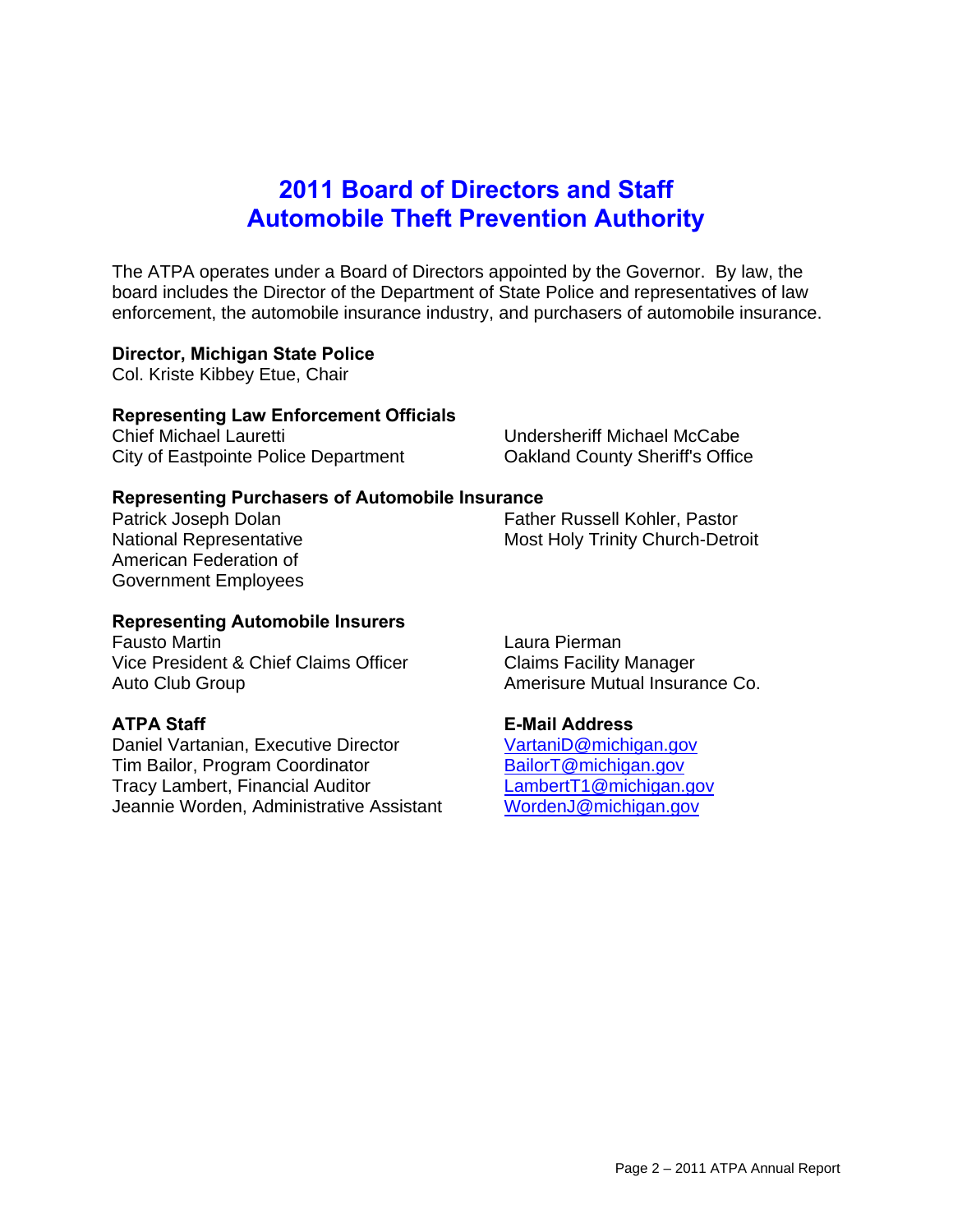### **To the Governor and Honorable Members of the Michigan Legislature:**

On behalf of the Board of Directors and staff of the Michigan Automobile Theft Prevention Authority (ATPA), it is a pleasure to present our 2011 Annual Report, which shows auto thefts declined by 9.35% in 2010. Since the inception of the ATPA in 1986, Michigan's auto thefts have fallen by 62.0%, and we have achieved lower theft rates in 21 of 25 years.

Our success in the battle against auto theft is the direct result of the dedication and effort of the 110 men and women who are part of our law enforcement units, prosecutor units, and community programs. These highly motivated individuals often go above and beyond the call of duty to recover a stolen vehicle or arrest those responsible. As you read the case stories contained in this report, you will find many instances where our grantees worked together to solve these crimes.

The highlights of the report are as follows:

- Michigan motorists are saving \$51 per insured vehicle as a result of lower thefts.
- ATPA units have saved the insurance industry \$60 million in fraudulent theft claims since 1996.
- In 2011, ATPA units made 2,409 arrests, and were involved in the recovery of 4,659 stolen vehicles or parts with an estimated worth of \$27 million.
- Since 1986, the program has made 57,928 arrests and recovered 78,814 vehicles or parts worth an estimated \$679.5 million.
- In 2011, the return on investment of ATPA funds was \$5.25 for every \$1 spent.

I also want to thank the 46 agencies that participate in the ATPA program. In the face of reduced grant amounts, these agencies continue to make auto theft a high priority. Without the steadfast commitment of local, county, and state agencies to this program, we could not have achieved success in reducing Michigan's auto thefts.

Sincerely

TOR Michigan State Police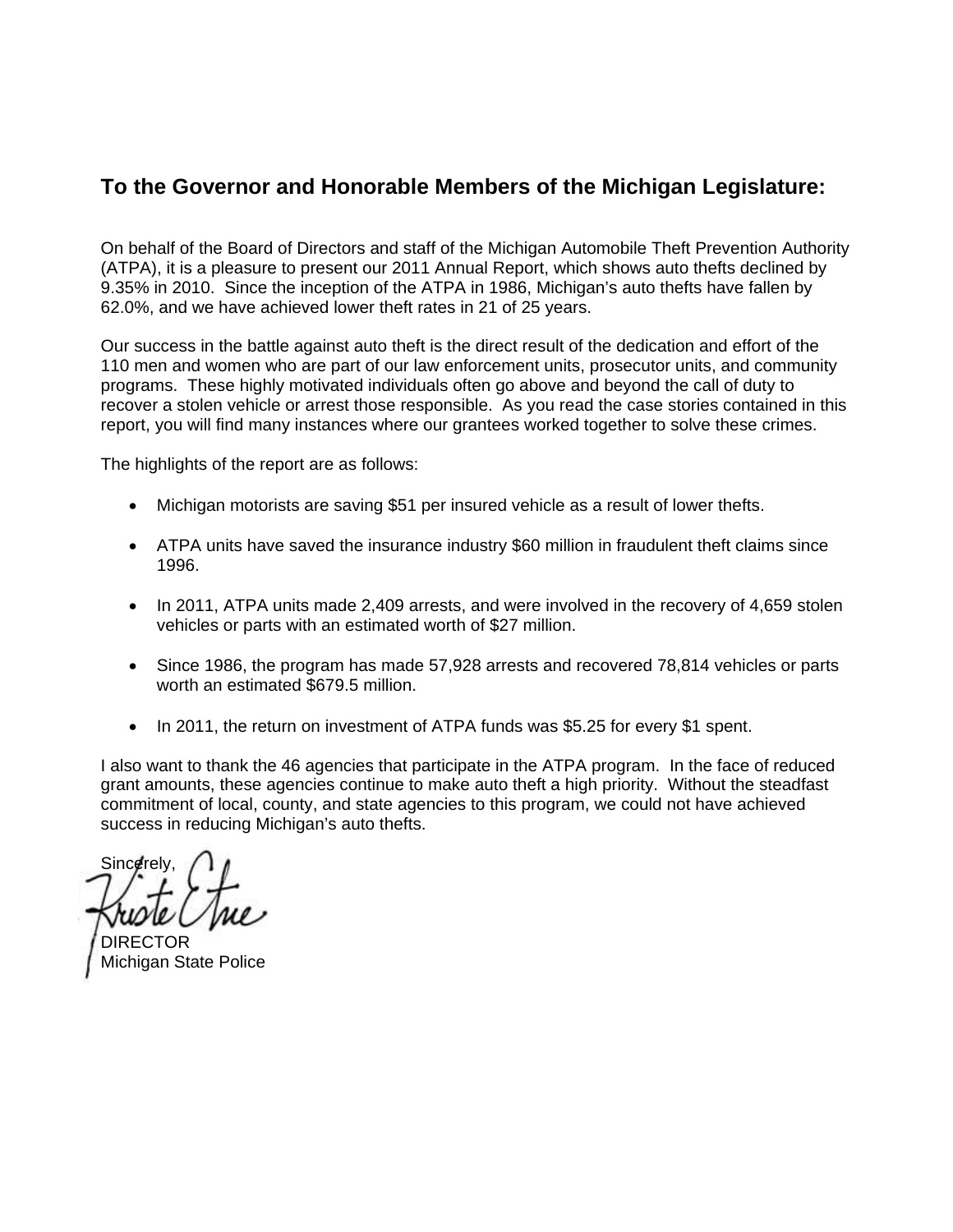## THE AUTOMOBILE THEFT PREVENTION AUTHORITY

#### **History and Description**

#### **History**

In the mid-1980s, Michigan had the highest auto theft rate in the nation. Members of the Michigan Anti-Car Theft Campaign Committee (ACT) developed a concept that would combine the efforts of law enforcement, communities, and businesses against auto theft.

In 1986, Michigan's Governor and Legislature decided to try the ACT Committee's idea. So began one of Michigan's most effective weapons against crime: the Automobile Theft Prevention Authority (ATPA).

Since then, the ATPA has led the way in reducing auto thefts in the state.

#### **A Successful Experiment**

The ATPA was established with a sunset provision that automatically abolished the program unless it was renewed by the Legislature. The purpose of the sunset was to ensure that the program, created as an experiment in law enforcement, was doing its job as intended.

In 1992, the Legislature and Governor agreed the ATPA should become a permanent state agency. The legislation was passed overwhelmingly in both the House and Senate.

#### **How the ATPA Works**

The ATPA is funded by an annual \$1 assessment on each insured non-commercial passenger vehicle, plus interest earned by investing those funds.

It is governed by a seven-member board of directors appointed by the Governor which includes representatives of law enforcement, automobile insurers, and consumers of automobile insurance.

Each year, the board awards grants to law enforcement agencies, prosecutor's offices, and non-profit community organizations. These grant programs prevent auto theft, catch auto thieves, and put the thieves in jail.

The ATPA has four staff members located in the Michigan State Police headquarters in downtown Lansing. They conduct financial and performance reviews on each program, prepare reports for the board, and assist with the VIN etching program.

ATPA board members are liaisons, sharing crucial information with key state and national officials.

Finally, ATPA board members and staff are involved in long-range planning. Regular meetings, including strategic planning sessions, provide updated goals and objectives for fighting auto theft.

#### **Stretching Resources**

Since its inception in 1986, funding for the ATPA has remained relatively constant. However, the cost of the ATPA funded programs has increased. For the past 25 years, the activities of the ATPA have drawn from these fixed resources in the most efficient and effective manner.

In order to stretch ATPA funds, the board requires grantees to provide matching funds for their anti-theft efforts. In 1993, grant recipients were required to provide 12.5% of total program costs. That match was increased to 25% beginning in 1994; became 40% in 2008, and has been 50% since 2009.

#### **Bucking the Trend**

From 1986 to 2010, auto thefts in Michigan dropped 62%. During that same time period, national thefts only fell 39%. National and state officials have agreed the ATPA is a major reason for Michigan's decline in auto theft.

As a direct result, major Michigan auto insurers' average rate of comprehensive premiums, relative to other states, has been reduced. In 1987, Michigan's comprehensive premiums were 5th highest in the nation, but fell to 21st highest in 2008. Michigan motorists paid \$22 into the fund from 1987 to 2008, but have saved over \$712 by not being in 5th place. The \$1 investment by owners of non-commercial passenger vehicles earned a return of \$51 in 2010.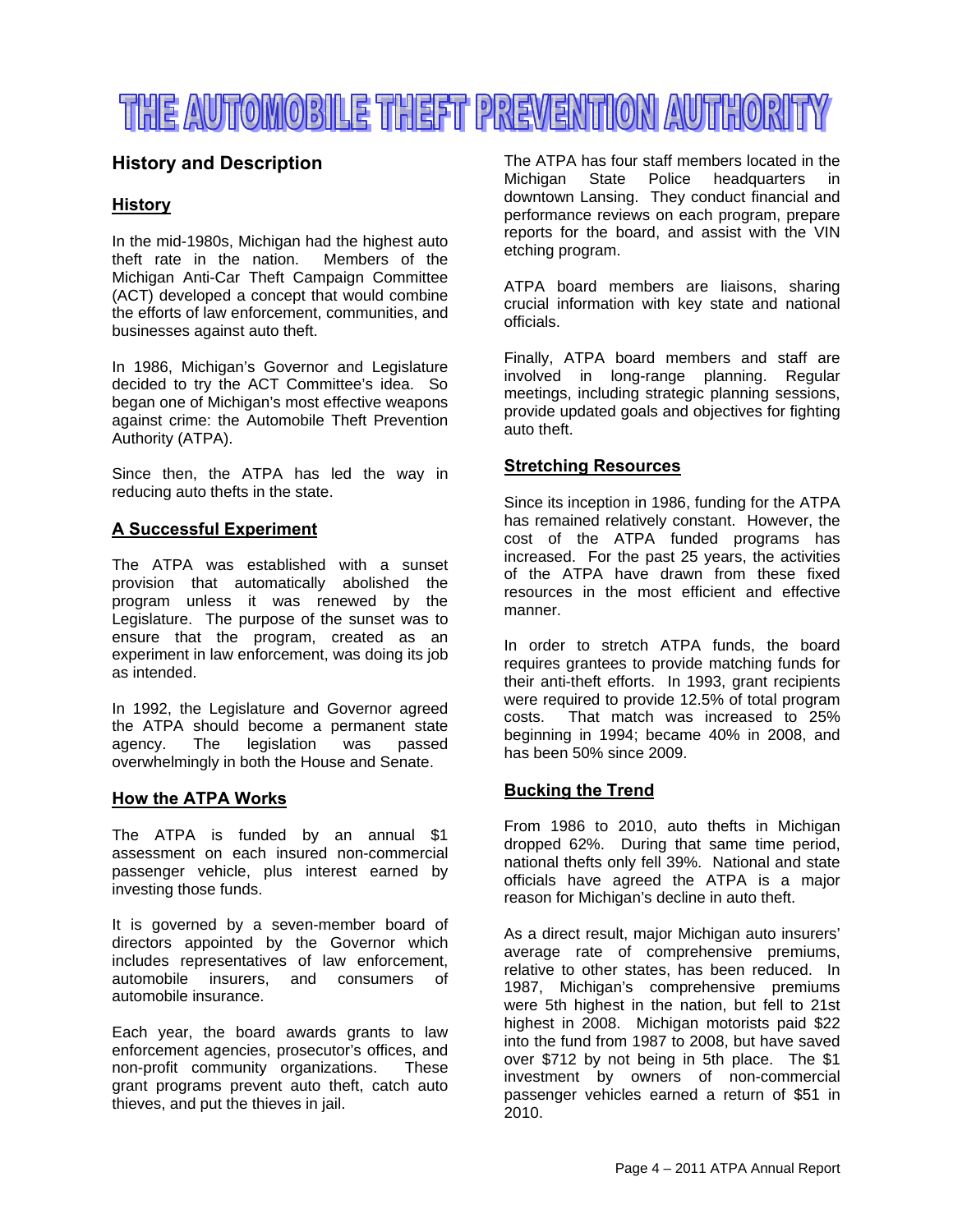## 2011 OVERVIEW OF ATPA ACTIVITY

#### **Website**

The ATPA website continues to be updated and can be accessed at www.michigan.gov/atpa. The site provides a wealth of historical information and current data, as well as being interactive with ATPA grantees and the general public.

#### **Local Match**

Based upon a thorough review of ATPA projected revenues, fund balance, and anticipated future grant requests, the board implemented a 50% local match and that match will continue for the 2011- 2012 fiscal year.

#### **Grant Hearings**

Six board members participated in the 2012 grant hearings held on August 3, 2011, in Dearborn at the American Automobile Association (AAA) Michigan Headquarters. Total grant requests were almost \$13 million. Final approved budgets totaled \$12.6 million, with an ATPA share of \$6.3 million. The overflow crowd witnessed 46 different agencies/entities receive funding, supporting 110 personnel.

#### **New Staff at the ATPA**

The ATPA welcomes the two newest members of its staff. Ms. Tracy Lambert has provided accounting support to the ATPA team since December 2010. Mr. Tim Bailor joined the ATPA team in February 2011 as its Program Coordinator. Tracy and Tim have both had long and dedicated service with the Michigan State Police.

#### **ATPA Board Welcomes its Newest Members**

In March of 2011, Governor Rick Snyder announced the appointments of Col. Kriste Kibbey Etue, Chief of Police Michael Lauretti, and Undersheriff Michael McCabe to the board of the Automobile Theft Prevention Authority (ATPA).

Colonel Etue has worked for the Michigan State Police for 25 years and currently serves as the Director of the department. In 2000, Colonel Etue received the Michigan State Police "Distinguished Service Award" for playing a key role in the development of the teaching, educating, and mentoring school liaison program. Governor Snyder also appointed Colonel Etue to the position of Chair of the ATPA for a term expiring at the pleasure of the Governor.

Michael Lauretti, of Clinton Township, is Chief of Police for the City of Eastpointe and has been an officer for 31 years. He is past president of the Michigan Chiefs of Police.

Michael McCabe is Undersheriff and Chief Deputy of the Oakland County Sheriff's Department. He has worked in every division of the sheriff's department during his 33 year career. He is a member of the National Sheriffs' Association and the Oakland County Association of Chiefs of Police.

In April 2011, Governor Snyder appointed Ms. Laura J. Pierman to the board of the ATPA, representing auto insurers doing business in Michigan. Ms. Pierman is the Claims Facility Manager for Amerisure Mutual Insurance Company of Farmington Hills, Michigan.

#### **Insurance Fraud Savings**

A review of ATPA funded law enforcement teams in the past 16 years found that those teams were involved in over 8,328 fraud cases and \$60 million in claims denied/recovered.



#### **VIN Etching Proves Successful**

The ATPA's multi-year study of VIN etched vehicles showed that etched vehicles are **29% less likely to be stolen** when compared to the rest of the vehicles in Michigan.

ATPA non-profit groups and the ATPA staff etched over 1,000 vehicles. Not only does it make a car less appealing to car thieves, but an etched vehicle may also qualify for a discount on the comprehensive portion of auto insurance premiums. There have been nearly 44,400 vehicles etched in this program.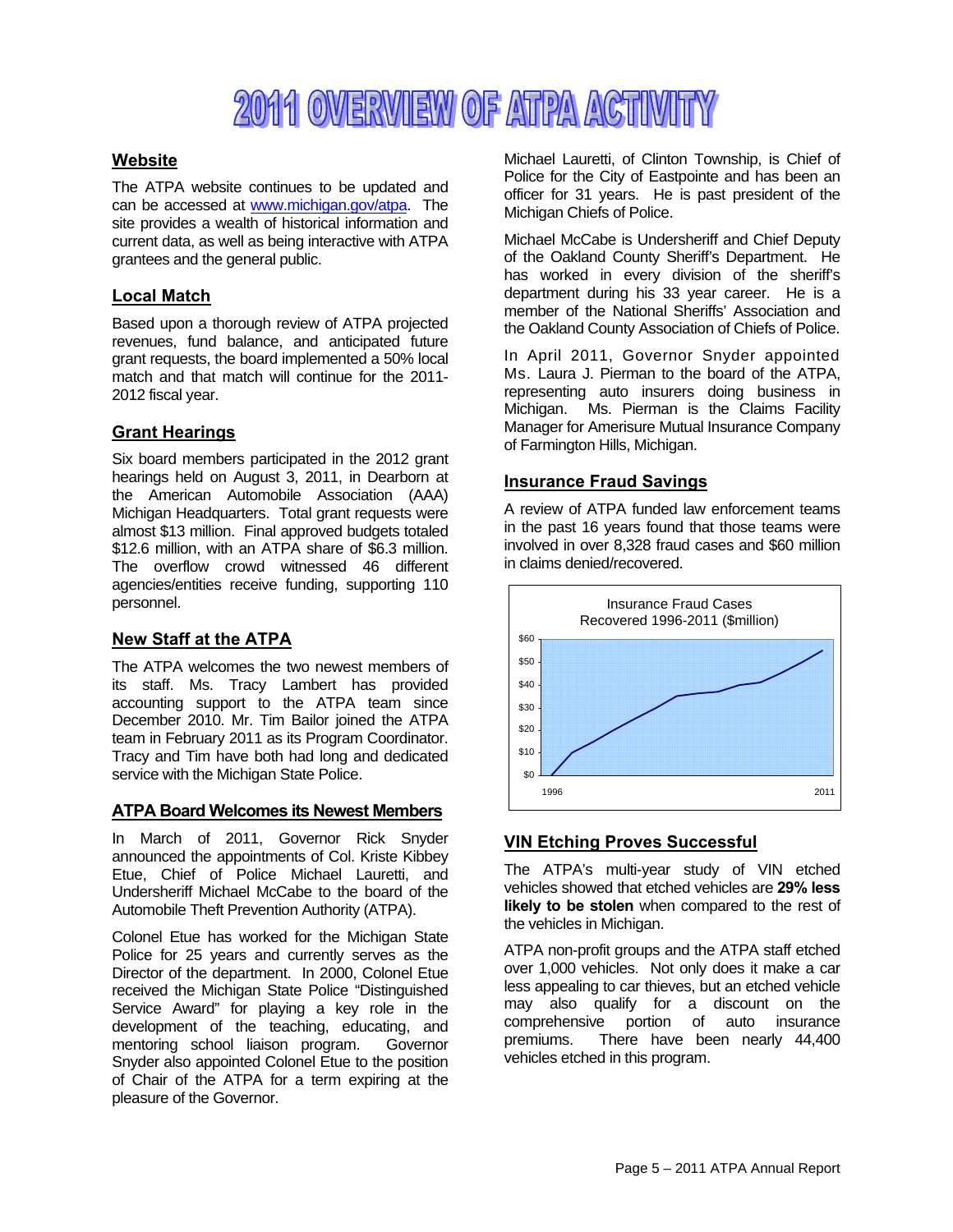## TASK FORCE HIGHLIGHTS

#### **Return on Investment**

During 2011, ATPA grantees achieved the following: 4,659 recovery incidents; 2,281 arrests; and 1,005 vehicles etched. The law enforcement grantees recovered \$5.25 for every \$1.00 the ATPA invested.



- *Don't steal from a cop!* The Western Wayne Auto Theft Team received a call from a law enforcement officer who was also a race car enthusiast from New Jersey. The officer reported that his customized 1984 Buick Grand National, F250 Ford pickup and trailer (\$200,000 value) was stolen from a hotel in Kentucky where he was staying during a recent racing event. He placed a reward notice on his Facebook page and received information the Buick was in Taylor, Michigan. The Wayne Auto Theft Team located the vehicle covered in a unique tarp belonging to the victim that resulted in a search warrant being issued. The car and trailer were recovered, but the truck was still missing. When the suspect would not talk, he was told of the consequences of being caught with a police officer's property. Within a few hours of being questioned, the suspect finally advised the Team where the truck could be located. Truck, car, and trailer are on their way back to New Jersey.
- *Solving crime before victims know they are victims!* Oakland County Auto Theft Team was notified of a possible retag on a 2011 Porsche that was in a collision shop for minor repairs. After a careful inspection, it was realized that this vehicle was not retagged at all, but purchased illegally through a sophisticated identity theft ring. The suspect would send a mass e-mail all over the country to dealerships called Swap-A-Lease. As with all mass mailings, some

deals were successfully transacted with false IDs. A high-end vehicle would be delivered to an unknown address in Detroit; the vehicle would then be leased to people who usually put large amounts of money down. The suspect on some occasions would even make a couple of lease payments to the finance company just to keep the scam going undetected for a longer period of time. At approximately the same time, it was found that the Michigan State Police were building a case on a nine-count retail theft ring involving the same suspects. In total, Oakland County Theft Team recovered half a million dollars in vehicles that were returned to the owners, and note that this was done prior to the finance company and the victim of the ID theft knowing they were the victims!

- *Retired Flint Police Department Sergeant has ideas to supplement his pension.* Flint Police arrested a retired sergeant who was charged with master minding a scheme to steal rims from Cadillacs, running a chop shop, and filing a false police report. The suspect had a woman go to an Owosso Dealership and test drive a Cadillac equipped with special rims. The woman left the vehicle at a gas station, were it was taken to a Flint home. The Genesee Auto Theft Investigation Network (GAIN) tracked the vehicle to the home using the GPS system in the vehicle. When police arrived at the home, they found that the GPS was removed from the vehicle, but still in the home. The rims were also removed from the vehicle. The retired sergeant was believed to be the mastermind because the wheels were intended for his personal vehicle.
- *Carjackers steal victims' other car when the first one breaks down!* The suspects stole a 1995 Chevrolet Suburban from a home in Detroit. Then, the occupants of the home decide to chase the subjects in their Dodge Stratus. During the chase, the Suburban breaks down and the suspects shoot at the victims who are chasing them, then carjack the Dodge Stratus from the victims. Luckily, no one was hurt during this adventure. Lesson learned, don't take the law into your own hands, you may lose your second car.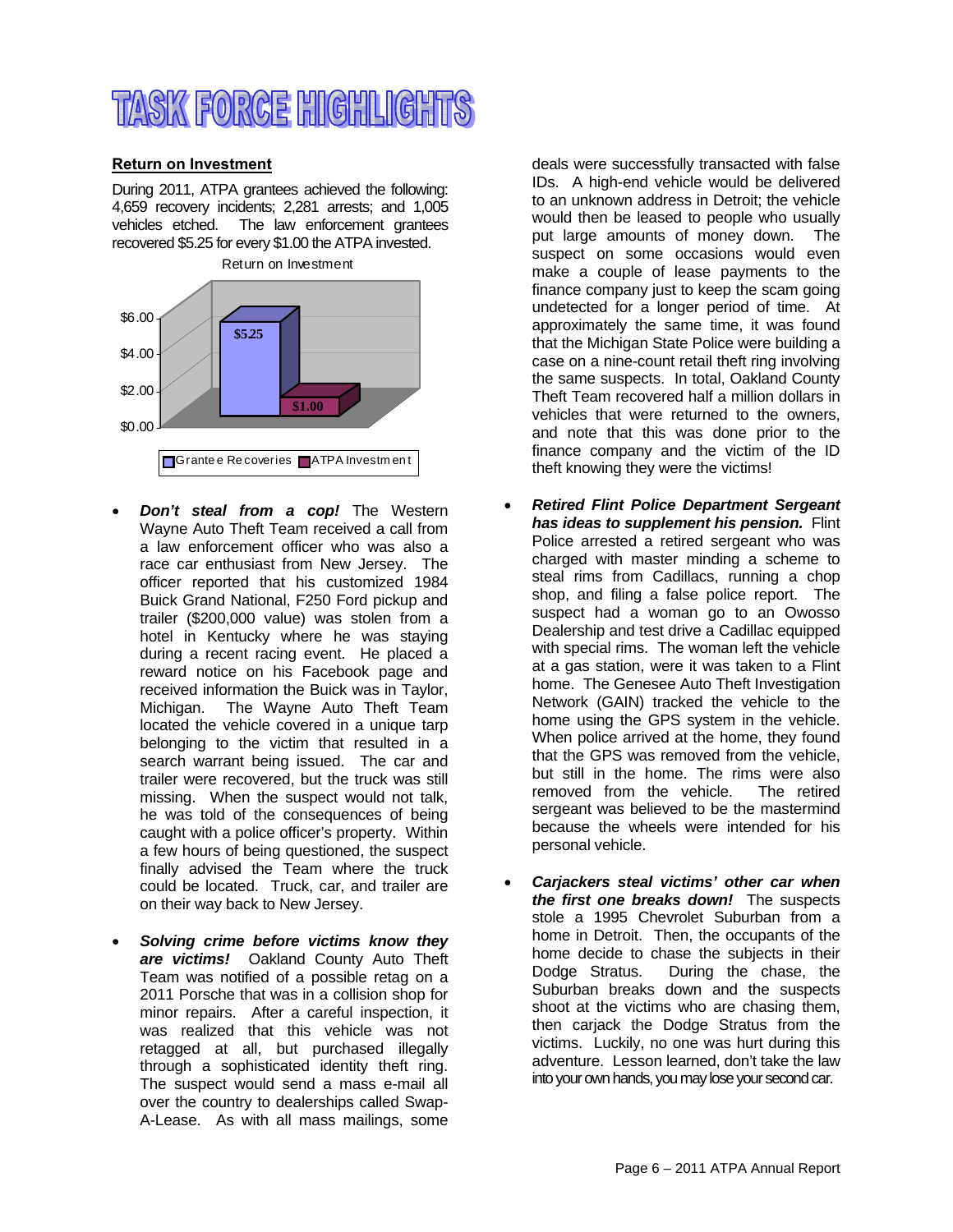## **TASK FORCE HIGHLIGHTS, Continued**

- *Recover your own vehicle!* How often do we get the chance to recover a vehicle the same morning it was stolen? While at the hospital on an urgent matter, in a hurry, the victim accidentally left his keys in the ignition of his Ford Expedition bearing the name of his company on the rear window. He walked out a couple hours later to find his vehicle gone. His first call was to the police, and then his wife. His wife arrived first and while they waited for the officer, the victim received a call from a man who stated he was the manager of a local auto garage and asked if the victim was missing a black Ford Expedition. The manager said he called the number on the window advertisement and proceeded to tell the victim of the location of his truck. The victim contacted the police and proceeded to the destination he was given and located his vehicle. Since it was unlocked, he climbed in and began examining the interior for theft or damage. While doing this, the locks started clicking and lights started flashing. When looking out the window, he saw two males approaching with keys and key fob. Obviously, this situation could have gone south in a hurry, but the victim jumped out of the vehicle and demanded his key. The teenagers hesitated a moment before dropping the keys and running from the scene.
- *Doesn't Matter Who You Are!* Detroit police arrested eight members of a carjacking ring responsible for stealing 21 high end vehicles that included Jesse Jackson's Cadillac Escalade and a \$94,000 BMW used to transport auto executives to the North American Auto Show. Investigators dubbed the group the "S550 Boys" because of their alleged theft of Mercedes S550s, and their penchant for expensive vehicles. The car theft ring started out stripping vehicles for parts and escalated to stealing cars at gunpoint from valet parking attendants. Businesses with valet parking were targeted by the S550 Boys because a valet is the point of least resistance, and to make good money, the keys need to be left in the car. This keys need to be left in the car. investigation took the better part of a year and included an investigation by the FBI.
- *Going International!* The suspect rented luxury sedans and SUVs from the Detroit Metro Airport, drove the cars to Canada, then reported the vehicle stolen or carjacked in Detroit while in Canada. The cars were subsequently loaded on to a container ship headed for Iraq. An investigation that has taken several years finally led to the arrest of 13 people wanted in an international car theft operation. The scheme was dubbed Operation Hot Wheels by authorities. Michigan Secretary of State personnel, Livonia and Southfield Police Departments, Michigan State Police, Federal Bureau of Investigation, and the National Insurance Crime Bureau all contributed to this successful investigation and favorable conclusion. The effort to eliminate this type of theft continues as officers conduct surveillance, business inspections, and undercover "sales" to retail stores.
- *Successful Cooperation* A tipster observed a 2010 Dodge Challenger being pushed away by an older model Ford Taurus. The tipster suspected that the Dodge was being stolen and followed behind long enough to get a good description of the vehicle and plate. The tipster notified the Help Eliminate Auto Theft (HEAT) tip line. Western Wayne Auto Theft Unit (WWATU) located the Dodge the following day, minus the wheels and tires, valued at \$5,800.00. WWATU established surveillance on the vehicle at the registered address. Additional information was obtained on the suspect's house. When search warrants were issued, WWATU recovered four complete sets of custom, high-profile wheels worth an estimated \$20,000.00, including the set from the aforementioned Dodge Challenger. In all, seven vehicles were seized; six have been positively identified as stolen and worth an estimated \$42,000.00, including the suspect's Ford Taurus. Also recovered were three .40 caliber semi-automatic weapons and several ounces of marijuana packaged for delivery.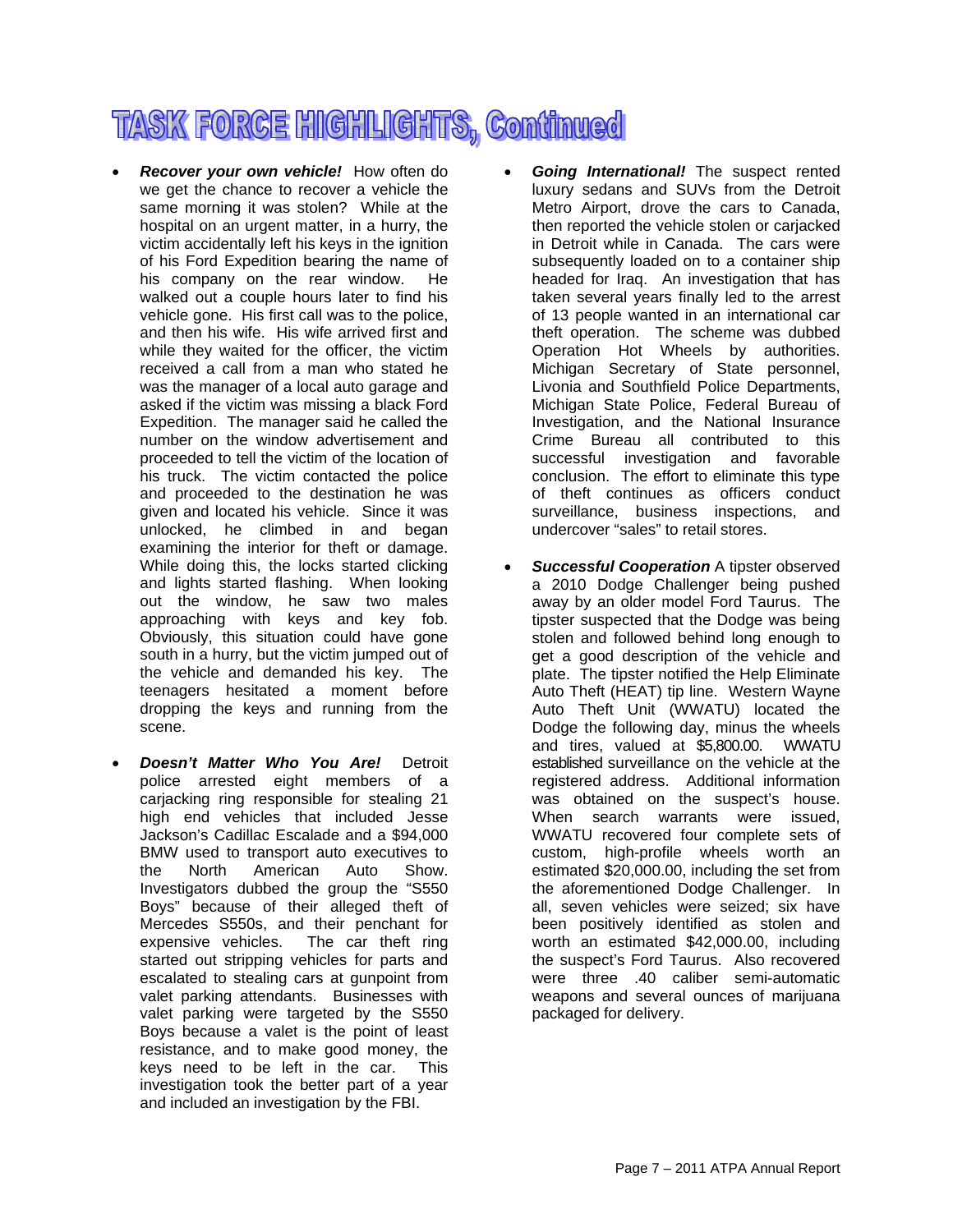## **TASK FORCE HIGHLIGHTS, Continued**

- *Direct from the factory!* A retired police officer and former security chief at a General Motors (GM) plant, along with a former businessman who was also a former chief of security at GM, were caught with a tractor trailer full of engines and transmissions from the GM plant they supposedly secured.
- *Dukes of Hazzard!* A Michigan resident called for a taxi and was so high that he robbed the driver with a pellet gun and took his cab. When the police caught up with the driver, he stated that he had stolen the taxi to re-enact a scene from the television show, *The Dukes of Hazzard*. The man was subsequently sentenced to up to 20 years in prison for auto theft and armed robbery.
- *Future in Auto Theft!* With a modest amount of expertise, computer hackers could gain remote access to someone's car. Although no such takeovers have been reported, scientists were able to conduct this experiment just to see if it was possible. Many cars today contain cellular<br>connections and Bluetooth wireless connections and technology. It is possible to work from a remote location and hack into a vehicle's computer and control various features like car locks, brakes, track location, and even eavesdrop on the cabin to steal vehicle data. Researchers were also able to hack into the cellular phone in the vehicle and insert malicious software. This allowed access to the electronic control unit of the vehicle. With this access they were able to control the function of the car. This type of research has shown how the next generation car thief might operate. For example, instead of smash and grab tactics that are used now, they will just hack into the car, unlock the doors, start the car, show up, and drive away. This type of research leads us to believe that the automotive industry will be responsible and proactive when working to improve the security of the modern automobile.

#### **Vehicle Theft Rates**

From 1986 to 2010, despite growth in both population and number of registered vehicles during this time, Michigan's theft rate per 100,000 population and per 100,000 registered vehicles has fallen dramatically.

| <b>THEFT</b><br><b>RATE</b> | 1986  | 2010  | %<br><b>CHANGE</b> |
|-----------------------------|-------|-------|--------------------|
| Population                  | 787.5 | 271.9 | $-65.4$            |
| Vehicles                    | 999.5 | 276.1 | $-72.4$            |



#### **Historical Performance of the ATPA**

The following table displays the historical performance of ATPA law enforcement auto theft consortiums.

| <b>YEAR</b> | <b>ARRESTS</b> | \$ VALUE<br><b>RECOVERED</b> |
|-------------|----------------|------------------------------|
| 1989-2003   | 36,842         | 374,946,375                  |
| 2004        | 2,719          | 33,819,435                   |
| 2005        | 2,778          | 37,420,835                   |
| 2006        | 2,957          | 49,220,230                   |
| 2007        | 3,073          | 50,391,560                   |
| 2008        | 2,256          | 39,541,465                   |
| 2009        | 2,583          | 39,316,557                   |
| 2010        | 2,311          | 28,370,280                   |
| 2011        | 2,281          | 27,508,471                   |
| TOTALS      | 57,800         | \$680,535,208                |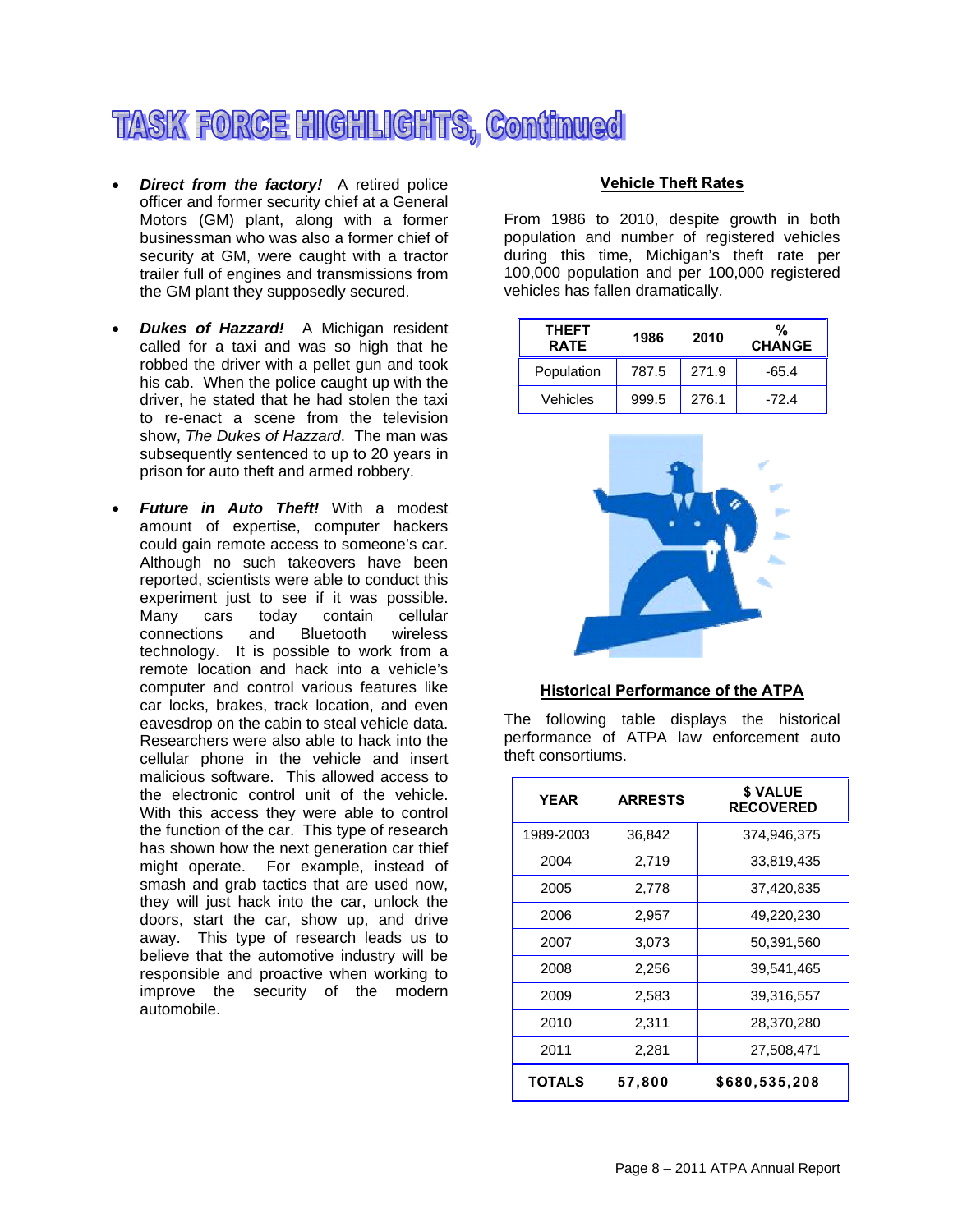|              | <b>2010 FBI MOTOR VEHICLE THEFTS</b> |                  |              |                            |                       |  |  |
|--------------|--------------------------------------|------------------|--------------|----------------------------|-----------------------|--|--|
|              |                                      | <b>Total</b>     |              |                            | <b>Theft Rate per</b> |  |  |
|              | <b>State</b>                         | <b>2010 MVT</b>  |              | <b>State</b>               | 100,000 pop.          |  |  |
| 1            | California                           | 152,524          | 1            | District of Columbia       | 836.9                 |  |  |
| $\mathbf{2}$ | Texas                                | 68,023           | $\mathbf{2}$ | California                 | 409.4                 |  |  |
| 3            | Florida                              | 41,462           | 3            | Washington                 | 382.6                 |  |  |
| 4            | Georgia                              | 30,305           | 4            | Nevada                     | 377.1                 |  |  |
| 5            | Illinois                             | 28,796           | 5            | Hawaii                     | 374.9                 |  |  |
| 6            | <b>MICHIGAN Uniform Crime Report</b> | 26,875           | 6            | Arizona                    | 336.5                 |  |  |
| 7            | Washington                           | 25,729           | 7            | Georgia                    | 312.8                 |  |  |
| 8<br>9       | New York<br>Arizona                  | 21,870<br>21,508 | 8<br>9       | Maryland<br>South Carolina | 312.6<br>285.3        |  |  |
| 10           | Ohio                                 |                  | 10           | <b>MICHIGAN</b>            | 271.9                 |  |  |
| 11           | North Carolina                       | 21,118<br>18,310 | 11           | Oklahoma                   | 271.6                 |  |  |
| 12           | Maryland                             | 18,051           | 12           | Texas                      | 270.5                 |  |  |
| 13           | Pennsylvania                         | 16,669           | 13           | Missouri                   | 268.0                 |  |  |
| 14           | Missouri                             | 16,051           | 14           | New Mexico                 | 254.8                 |  |  |
| 15           | New Jersey                           | 15,556           | 15           | Tennessee                  | 233.8                 |  |  |
| 16           | Tennessee                            | 14,835           | 16           | Oregon                     | 232.6                 |  |  |
| 17           | South Carolina                       | 13,197           | 17           | Alaska                     | 228.0                 |  |  |
| 18           | Indiana                              | 13,118           | 18           | Rhode Island               | 227.9                 |  |  |
| 19           | Massachusetts                        | 11,453           | 19           | Illinois                   | 224.4                 |  |  |
| 20           | Colorado                             | 11,247           | 20           | Colorado                   | 223.6                 |  |  |
| 21           | Alabama                              | 10,600           | 21           | Alabama                    | 221.8                 |  |  |
| 22           | Virginia                             | 10,548           | 22           | Florida                    | 220.5                 |  |  |
| 23           | Oklahoma                             | 10,190           | 23           | Louisiana                  | 218.2                 |  |  |
| 24           | Nevada                               | 10,185           | 23           | Utah                       | 215.2                 |  |  |
| 25           | Louisiana                            | 9,893            | 25           | Delaware                   | 214.8                 |  |  |
| 26           | Oregon                               | 8,912            | 26           | Kansas                     | 210.6                 |  |  |
| 27           | Minnesota                            | 8,587            | 27           | Indiana                    | 202.3                 |  |  |
| 28           | Wisconsin                            | 8,138            | 28           | Nebraska                   | 197.9                 |  |  |
| 29           | Connecticut                          | 6,707            | 29           | North Carolina             | 192.0                 |  |  |
| 30           | Kentucky                             | 6,209            | 30           | Arkansas                   | 190.1                 |  |  |
| 31           | Kansas                               | 6,009            | 31           | Connecticut                | 187.7                 |  |  |
| 32           | Utah                                 | 5,949            | 32           | Ohio                       | 183.1                 |  |  |
| 33           | Arkansas                             | 5,544            | 33           | Mississippi                | 180.6                 |  |  |
| 34           | Mississippi                          | 5,360            | 34           | New Jersey                 | 176.9                 |  |  |
| 35<br>36     | New Mexico<br>Hawaii                 | 5,247<br>5,100   | 35<br>36     | Massachusetts<br>Minnesota | 174.9<br>161.9        |  |  |
| 37           | District of Columbia                 | 5,036            | 37           | Montana                    | 154.2                 |  |  |
| 38           | Iowa                                 | 3,776            | 38           | Wisconsin                  | 143.1                 |  |  |
| 39           | Nebraska                             | 3,614            | 39           | Kentucky                   | 143.1                 |  |  |
| 40           | Rhode Island                         | 2,399            | 40           | Virginia                   | 131.8                 |  |  |
| 41           | West Virginia                        | 2,361            | 41           | North Dakota               | 127.7                 |  |  |
| 42           | Delaware                             | 1,929            | 42           | West Virginia              | 127.4                 |  |  |
| 43           | Alaska                               | 1,619            | 43           | lowa                       | 124.0                 |  |  |
| 44           | Montana                              | 1,526            | 44           | New York                   | 111.9                 |  |  |
| 45           | Idaho                                | 1,322            | 45           | Wyoming                    | 104.9                 |  |  |
| 46           | Maine                                | 990              | 46           | South Dakota               | 97.6                  |  |  |
| 47           | New Hampshire                        | 968              | 47           | Idaho                      | 84.3                  |  |  |
| 48           | North Dakota                         | 859              | 48           | Pennsylvania               | 80.0                  |  |  |
| 49           | South Dakota                         | 795              | 49           | Maine                      | 74.5                  |  |  |
| 50           | Wyoming                              | 591              | 50           | New Hampshire              | 73.5                  |  |  |
| 51           | Vermont                              | 441              | 51           | Vermont                    | 70.5                  |  |  |
|              | <b>NATIONAL TOTAL</b>                | 738,579          |              | <b>NATIONAL AVERAGE</b>    | 218.4                 |  |  |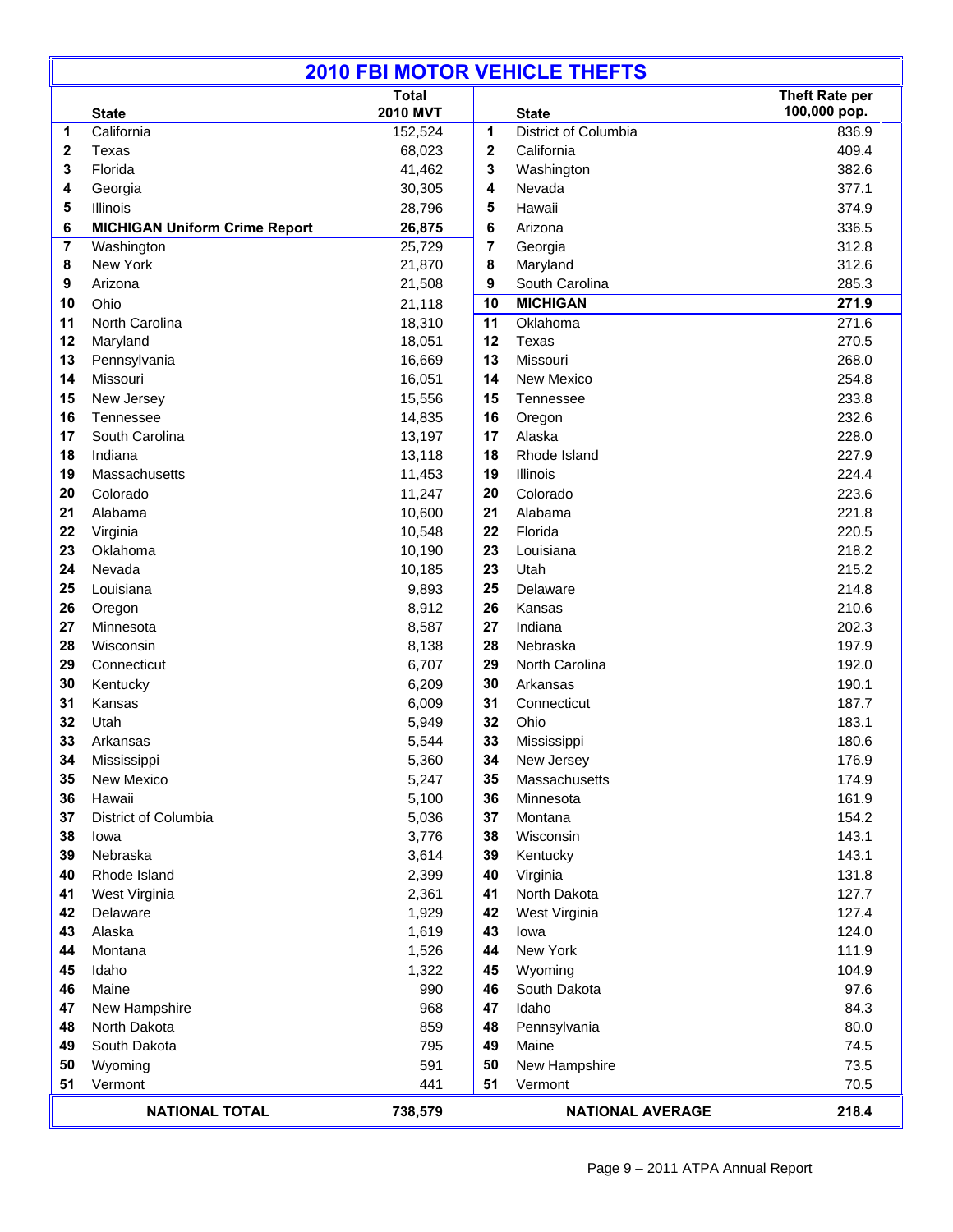## **STATES WITH HIGHEST MOTOR VEHICLE THEFTS (FBI)**

|                                      |           |           |         | 1996-2010     | 1986-2010     |
|--------------------------------------|-----------|-----------|---------|---------------|---------------|
|                                      | 1986      | 1996      | 2010    | <b>CHANGE</b> | <b>CHANGE</b> |
| <b>CALIFORNIA</b>                    | 205,597   | 242,466   | 152,524 | $-37.1%$      | $-25.8%$      |
| <b>TEXAS</b>                         | 119,121   | 104,928   | 68,023  | $-35.2%$      | $-42.9%$      |
| <b>FLORIDA</b>                       | 69,824    | 103,769   | 41,462  | $-60.0%$      | $-40.6%$      |
| <b>GEORGIA</b>                       | 26,264    | 46,215    | 30,305  | $-34.4%$      | 15.4%         |
| <b>ILLINOIS</b>                      | 72,587    | 58,077    | 28,796  | $-50.4%$      | $-60.3%$      |
| <b>MICHIGAN Uniform Crime Report</b> | 72,021    | 62,930    | 26,875  | $-57.3%$      | $-62.7%$      |
| <b>WASHINGTON</b>                    | 14,037    | 28,893    | 25,729  | $-11.0%$      | 83.3%         |
| <b>ARIZONA</b>                       | 13,892    | 41,034    | 21,508  | $-47.6%$      | 54.8%         |
| OHIO                                 | 40,396    | 45,528    | 21,118  | $-53.6%$      | $-47.7%$      |
| <b>NEW YORK</b>                      | 113,247   | 89,900    | 20,433  | $-77.3%$      | $-82.0%$      |
| <b>NORTH CAROLINA</b>                | 13,186    | 24,566    | 18,310  | $-25.5%$      | 38.9%         |
| <b>MARYLAND</b>                      | 24,334    | 36,083    | 18,051  | $-50.0%$      | $-25.8%$      |
| PENNSYLVANIA                         | 42,130    | 49,690    | 16,669  | $-66.5%$      | $-60.4%$      |
| <b>MISSOURI</b>                      | 22,233    | 23,992    | 16,051  | $-33.1%$      | $-27.8%$      |
| <b>NEW JERSEY</b>                    | 59,096    | 46,437    | 15,556  | $-66.5%$      | $-73.7%$      |
| <b>TENNESSEE</b>                     | 26,109    | 34,428    | 14,835  | $-56.9%$      | $-43.2%$      |
| SOUTH CAROLINA                       | 9,344     | 15,849    | 13,197  | -16.7%        | 41.2%         |
| <b>INDIANA</b>                       | 18,027    | 24,817    | 13,118  | $-47.1%$      | $-27.2%$      |
| <b>COLORADO</b>                      | 15,876    | 15,206    | 11,247  | $-26.0%$      | $-29.2%$      |
| <b>NATIONAL</b>                      | 1,224,127 | 1,395,192 | 737,142 | $-47.2%$      | $-39.8%$      |

|     | <b>U.S. TOP 10 MOST STOLEN</b> |         |                        |  |  |  |  |  |
|-----|--------------------------------|---------|------------------------|--|--|--|--|--|
|     | 2009 Model Year                |         | NICB 2010 Data         |  |  |  |  |  |
|     | Source: NHTSA, Oct 2011        |         | (All Years and Models) |  |  |  |  |  |
|     | <b>MAKE/MODEL</b>              |         | <b>MAKE/MODEL</b>      |  |  |  |  |  |
| 1.  | Chevrolet Impala               | $1_{-}$ | 1994 Honda Accord      |  |  |  |  |  |
| 2.  | <b>Chevrolet Malibu</b>        | 2.      | 1995 Honda Civic       |  |  |  |  |  |
| 3.  | <b>Chevrolet Cobalt</b>        | 3.      | 1991 Toyota Camry      |  |  |  |  |  |
| 4.  | Nissan Altima                  | 4.      | 1999 Chevrolet Pickup  |  |  |  |  |  |
| 5.  | Toyota Camry/Solara            | 5.      | 1997 Ford F-150 Pickup |  |  |  |  |  |
| 6.  | <b>Toyota Corolla</b>          | 6.      | 2004 Dodge Ram Pickup  |  |  |  |  |  |
| 7.  | Hyundai Sonata                 | 7.      | 2000 Dodge Caravan     |  |  |  |  |  |
| 8.  | <b>Ford Focus</b>              | 8.      | 1994 Acura Integra     |  |  |  |  |  |
| 9.  | Nissan Versa                   | 9.      | 2002 Ford Explorer     |  |  |  |  |  |
| 10. | Honda Accord                   | 10.     | 1999 Ford Taurus       |  |  |  |  |  |

 $\overline{\mathbf{C}}$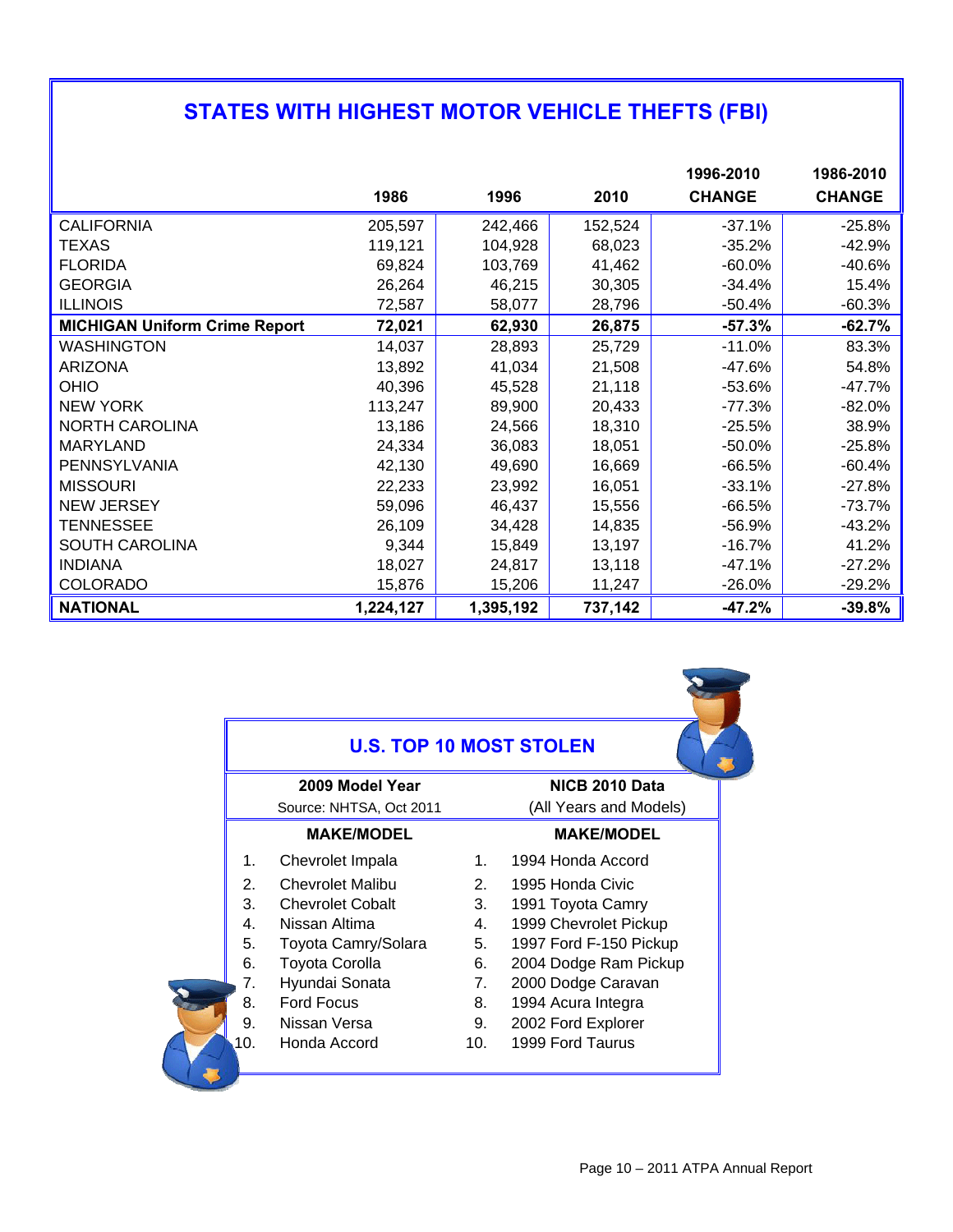| riaco autu murouting thut nom To<br>declined 62.0% and national thefts have declined by 39.8%. |               |                          |               |                        |               |                 |  |  |  |
|------------------------------------------------------------------------------------------------|---------------|--------------------------|---------------|------------------------|---------------|-----------------|--|--|--|
|                                                                                                |               | <b>State of Michigan</b> |               | <b>City of Detroit</b> |               | <b>National</b> |  |  |  |
| Year                                                                                           | <b>Thefts</b> | % Change                 | <b>Thefts</b> | % Change               | <b>Thefts</b> | % Change        |  |  |  |
| 1986                                                                                           | 72,021        |                          | 31,913        |                        | 1,224,127     |                 |  |  |  |
| 1987                                                                                           | 68,415        | $-5.0$                   | 29,811        | $-6.6$                 | 1,285,300     | 5.0             |  |  |  |
| 1988                                                                                           | 67,211        | $-1.8$                   | 30,123        | 1.0                    | 1,432,916     | 11.5            |  |  |  |
| 1989                                                                                           | 65,297        | $-2.8$                   | 28,123        | $-6.6$                 | 1,564,800     | 9.2             |  |  |  |
| 1990                                                                                           | 65,220        | $-0.1$                   | 30,376        | 8.0                    | 1,635,907     | 4.5             |  |  |  |
| 1991                                                                                           | 62,636        | $-4.0$                   | 28,740        | $-5.4$                 | 1,661,738     | 1.6             |  |  |  |
| 1992                                                                                           | 58,037        | $-7.3$                   | 27,344        | $-4.9$                 | 1,610,834     | $-3.1$          |  |  |  |
| 1993                                                                                           | 56,670        | $-2.4$                   | 28,061        | 2.6                    | 1,561,047     | $-3.1$          |  |  |  |
| 1994                                                                                           | 60,227        | 6.3                      | 29,569        | 5.4                    | 1,539,097     | $-1.4$          |  |  |  |
| 1995                                                                                           | 57,895        | $-3.9$                   | 29,273        | $-1.0$                 | 1,472,732     | $-4.3$          |  |  |  |
| 1996                                                                                           | 62,930        | 8.7                      | 34,265        | 17.1                   | 1,395,192     | $-5.3$          |  |  |  |
| 1997                                                                                           | 59,826        | $-4.9$                   | 33,439        | $-2.4$                 | 1,353,707     | $-3.0$          |  |  |  |
| 1998                                                                                           | 56,536        | $-5.5$                   | 28,651        | $-14.3$                | 1,240,754     | $-8.3$          |  |  |  |
| 1999                                                                                           | 54,018        | $-4.5$                   | 26,607        | $-7.1$                 | 1,147,305     | $-7.5$          |  |  |  |
| 2000                                                                                           | 53,889        | $-0.2$                   | 25,892        | $-2.7$                 | 1,165,559     | 1.6             |  |  |  |
| 2001                                                                                           | 52,310        | $-2.9$                   | 24,537        | $-5.2$                 | 1,226,457     | 5.2             |  |  |  |
| 2002                                                                                           | 49,248        | $-5.9$                   | 23,857        | $-2.8$                 | 1,246,096     | 1.6             |  |  |  |
| 2003                                                                                           | 53,307        | 8.2                      | 25,356        | 6.3                    | 1,260,471     | $1.2$           |  |  |  |
| 2004                                                                                           | 49,982        | $-6.2$                   | 24,573        | $-3.1$                 | 1,237,114     | $-1.9$          |  |  |  |
| 2005                                                                                           | 48,064        | $-3.8$                   | 21,439        | $-12.8$                | 1,235,226     | $-0.2$          |  |  |  |
| 2006                                                                                           | 49,709        | 3.4                      | 22,918        | 6.9                    | 1,192,809     | $-3.4$          |  |  |  |
| 2007                                                                                           | 41,510        | $-16.5$                  | 19,655        | $-14.2$                | 1,095,769     | $-8.1$          |  |  |  |
| 2008                                                                                           | 35,467        | $-14.6$                  | 16,117        | $-18.0$                | 956,846       | $-12.7$         |  |  |  |
| 2009                                                                                           | 29,647        | $-16.4$                  | 13,252        | $-17.8$                | 794,616       | $-17.0$         |  |  |  |
| 2010                                                                                           | 26,875        | $-9.4$                   | 12,563        | $-5.2$                 | 737,142       | $-7.2$          |  |  |  |
| % Change                                                                                       |               | $-62.0$                  |               | $-60.6$                |               | $-39.8$         |  |  |  |

## **DECLINING THEFTS IN MICHIGAN AND THE NATION**

**The following table provides data indicating that from 1986 to 2010, Michigan thefts have** 



As seen in the chart above, Detroit continues to have the highest theft rate in the state.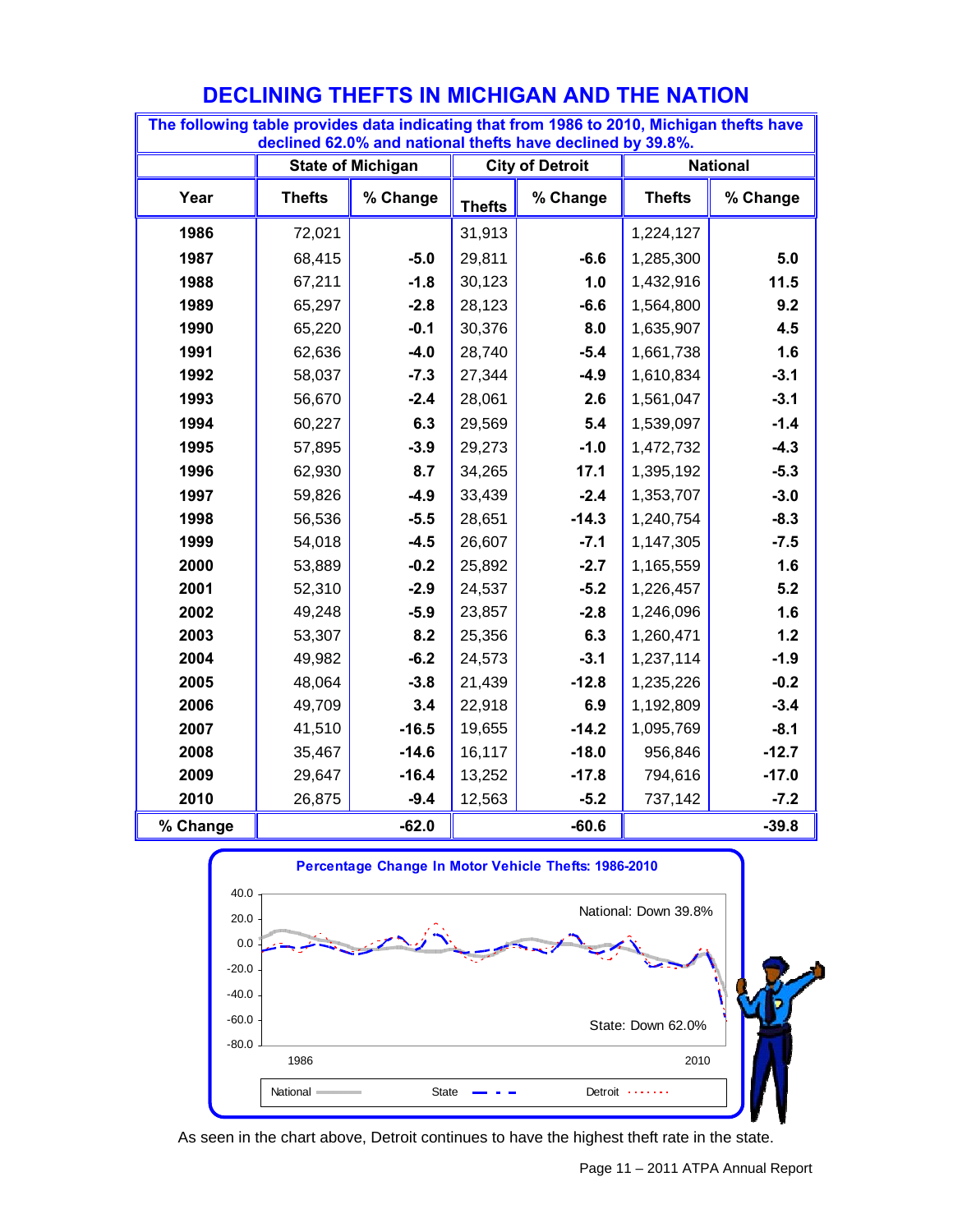#### **COUNTIES WITH HIGHEST MOTOR VEHICLE THEFTS**



Wayne, 61.19%

| <b>MOTOR VEHICLE THEFTS</b> |        |        |        |           |           |                          |  |  |
|-----------------------------|--------|--------|--------|-----------|-----------|--------------------------|--|--|
| <b>COUNTY</b>               | 1986   | 1996   | 2010   | 1986-1996 | 1996-2010 | <b>CHANGE 1986 -2010</b> |  |  |
| <b>WAYNE</b>                | 43,300 | 42,602 | 16,444 | $-1.6%$   | $-61.4%$  | $-62.0%$                 |  |  |
| <b>OAKLAND</b>              | 9,310  | 3,886  | 1,959  | $-58.3%$  | $-49.6%$  | $-79.0%$                 |  |  |
| <b>MACOMB</b>               | 5,832  | 2,836  | 1,956  | $-51.4%$  | $-31.0%$  | $-66.5%$                 |  |  |
| <b>GENESEE</b>              | 3,290  | 3,329  | 1,198  | 1.2%      | $-64.0%$  | $-63.6%$                 |  |  |
| <b>KENT</b>                 | 1,778  | 1,542  | 810    | $-13.3%$  | $-47.5%$  | $-54.4%$                 |  |  |
| <b>WASHTENAW</b>            | 1.449  | 1,122  | 586    | $-22.6%$  | $-47.8%$  | $-59.6%$                 |  |  |
| <b>INGHAM</b>               | 812    | 857    | 383    | 5.5%      | $-55.3%$  | $-52.8%$                 |  |  |
| <b>KALAMAZOO</b>            | 591    | 556    | 364    | $-5.9%$   | $-34.5%$  | $-38.4%$                 |  |  |
| <b>SAGINAW</b>              | 569    | 588    | 252    | 3.3%      | $-57.1%$  | $-55.7%$                 |  |  |
| <b>MUSKEGON</b>             | 331    | 408    | 251    | 23.3%     | $-38.5%$  | $-24.2%$                 |  |  |
| <b>MONROE</b>               | 279    |        |        |           |           | $-20.1%$                 |  |  |
|                             |        | 438    | 223    | 57.0%     | $-49.1%$  |                          |  |  |
| <b>CALHOUN</b>              | 244    | 473    | 205    | 93.9%     | $-56.7%$  | $-16.0%$                 |  |  |
| <b>ST. CLAIR</b>            | 261    | 308    | 174    | 18.0%     | $-43.5%$  | $-33.3%$                 |  |  |
| <b>JACKSON</b>              | 308    | 277    | 152    | $-10.1%$  | $-45.1%$  | $-50.6%$                 |  |  |
| <b>OTTAWA</b>               | 194    | 226    | 100    | 16.5%     | $-55.8%$  | $-48.5%$                 |  |  |
| <b>VAN BUREN</b>            | 150    | 116    | 95     | $-22.7%$  | $-18.1%$  | $-36.7%$                 |  |  |
| <b>BERRIEN</b>              | 408    | 474    | 91     | 16.2%     | $-80.8%$  | $-77.7%$                 |  |  |
| <b>BAY</b>                  | 175    | 272    | 87     | 55.4%     | $-68.0%$  | $-50.3%$                 |  |  |
| <b>ST. JOSEPH</b>           | 74     | 82     | 71     | 10.8%     | $-13.4%$  | $-4.1%$                  |  |  |
| <b>ALLEGAN</b>              | 74     | 120    | 70     | 62.2%     | $-41.7%$  | $-5.4%$                  |  |  |
|                             |        |        |        |           |           |                          |  |  |
| <b>REMAINDER</b>            | 2,592  | 2,418  | 1,404  | $-6.7%$   | $-41.9%$  | $-45.8%$                 |  |  |
| <b>STATE TOTAL</b>          | 72,021 | 62,930 | 26,875 | $-12.6%$  | $-57.3%$  | $-62.7%$                 |  |  |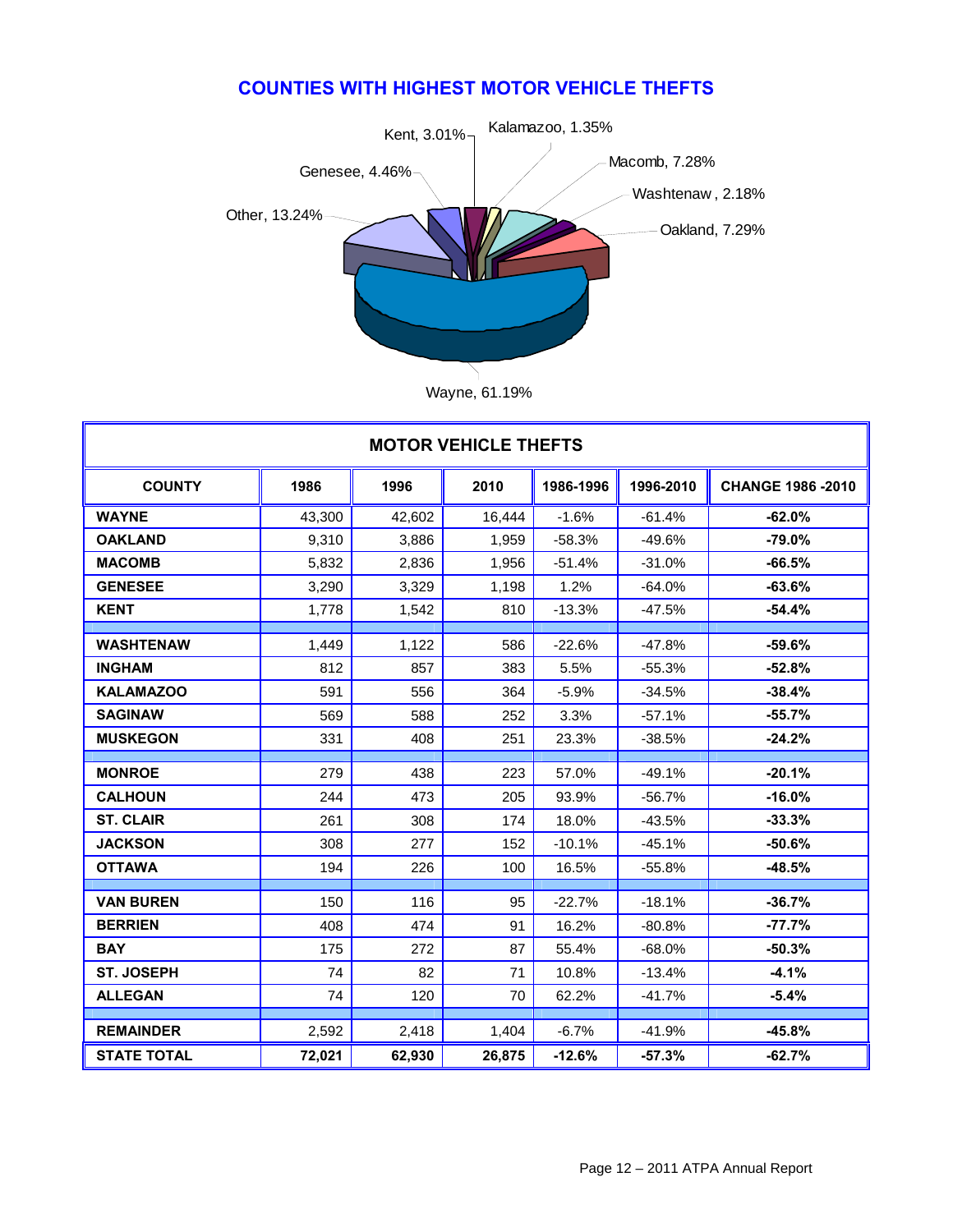| <b>MICHIGAN</b><br><b>MOTOR VEHICLE THEFTS - TOP 20 COUNTIES</b> |               |               |           |  |  |  |  |  |  |
|------------------------------------------------------------------|---------------|---------------|-----------|--|--|--|--|--|--|
| <b>COUNTY</b>                                                    | 2009          | 2010          | % CHANGE  |  |  |  |  |  |  |
|                                                                  | <b>THEFTS</b> | <b>THEFTS</b> | 2009-2010 |  |  |  |  |  |  |
| <b>WAYNE</b>                                                     | 17,567        | 16,444        | $-6.39$   |  |  |  |  |  |  |
| <b>MACOMB</b>                                                    | 2,541         | 1,956         | $-23.02$  |  |  |  |  |  |  |
| <b>OAKLAND</b>                                                   | 1,832         | 1,549         | $-15.45$  |  |  |  |  |  |  |
| <b>GENESEE</b>                                                   | 1,209         | 1,198         | $-0.91$   |  |  |  |  |  |  |
| <b>KENT</b>                                                      | 804           | 810           | 0.75      |  |  |  |  |  |  |
| <b>WASHTENAW</b>                                                 | 584           | 586           | 0.34      |  |  |  |  |  |  |
| <b>INGHAM</b>                                                    | 334           | 383           | 14.67     |  |  |  |  |  |  |
| <b>KALAMAZOO</b>                                                 | 489           | 364           | $-25.56$  |  |  |  |  |  |  |
| <b>SAGINAW</b>                                                   | 310           | 252           | $-18.71$  |  |  |  |  |  |  |
| <b>MUSKEGON</b>                                                  | 371           | 251           | $-32.35$  |  |  |  |  |  |  |
| <b>MONROE</b>                                                    | 205           | 223           | 8.78      |  |  |  |  |  |  |
| <b>CALHOUN</b>                                                   | 211           | 205           | $-2.84$   |  |  |  |  |  |  |
| <b>ST. CLAIR</b>                                                 | 233           | 174           | $-25.32$  |  |  |  |  |  |  |
| <b>JACKSON</b>                                                   | 199           | 152           | $-23.62$  |  |  |  |  |  |  |
| <b>OTTAWA</b>                                                    | 134           | 100           | $-25.37$  |  |  |  |  |  |  |
| <b>VAN BUREN</b>                                                 | 94            | 95            | 1.06      |  |  |  |  |  |  |
| <b>BERRIEN</b>                                                   | 172           | 91            | $-47.09$  |  |  |  |  |  |  |
| <b>BAY</b>                                                       | 108           | 87            | $-19.44$  |  |  |  |  |  |  |
| <b>ST. JOSEPH</b>                                                | 89            | 71            | $-20.22$  |  |  |  |  |  |  |
| <b>ALLEGAN</b>                                                   | 91            | 70            | $-23.08$  |  |  |  |  |  |  |
| <b>STATE TOTAL</b>                                               | 29,647        | 26,875        | $-9.35$   |  |  |  |  |  |  |



|     | <b>2011 MICHIGAN'S MOST</b><br><b>STOLEN</b> | <b>2011 THIEVES FAVORITE</b><br><b>CHOICES</b> |              |              |             |
|-----|----------------------------------------------|------------------------------------------------|--------------|--------------|-------------|
|     | Make/Model                                   |                                                | Color        | <b>Month</b> | Day of Week |
| 1.  | 2000 Dodge Ram Pickup                        | 1.                                             | <b>Black</b> | November     | Tuesday     |
| 2.  | 1999 Dodge Ram Pickup                        | 2.                                             | White        | December     | Monday      |
| 3.  | 2002 Dodge Ram Pickup                        | 3.                                             | Red          | October      | Thursday    |
| 4.  | 1998 Ford Pickup                             | 4.                                             | Blue         | September    | Wednesday   |
| 5.  | 1997 Dodge Ram Pickup                        | 5.                                             | Silver       | August       | Friday      |
| 6.  | 1998 Dodge Ram Pickup                        | 6.                                             | Green        | July         | Saturday    |
| 7.  | 2003 Dodge Ram Pickup                        | 7.                                             | Gray         | June         | Sunday      |
| 8.  | 1996 Chevrolet Pickup                        | 8.                                             | Maroon       | May          |             |
| 9.  | 1999 Ford Pickup                             | 9.                                             | Gold         | April        |             |
| 10. | 1997 Chevrolet Pickup                        | 10.                                            | Tan          | March        |             |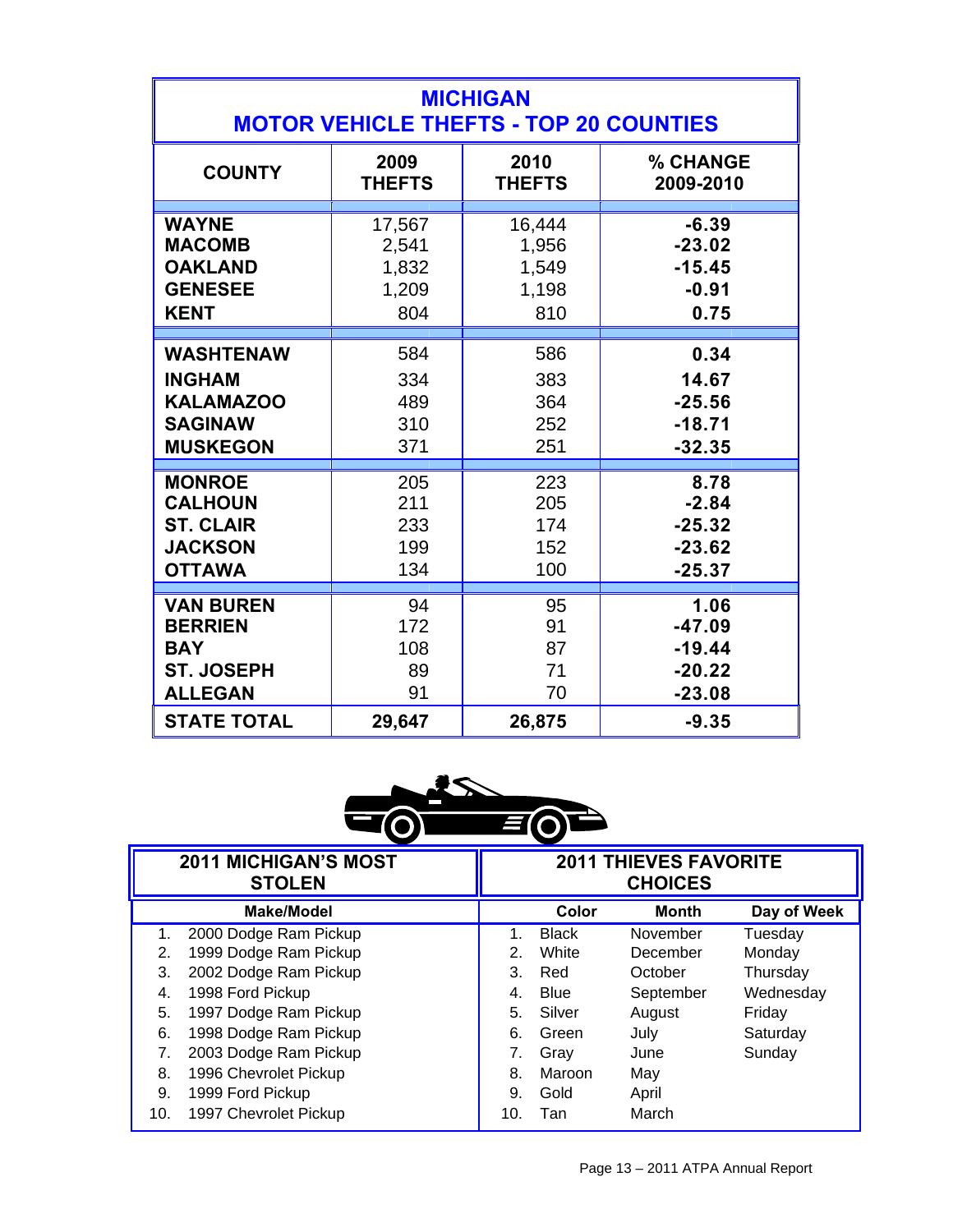### **AGENCIES WITH MORE THAN 100 MOTOR VEHICLE THEFTS**

|                         | 2004          | 2005          | 2006          | 2007          | 2008          | 2009          | 2010          | % CHG     |
|-------------------------|---------------|---------------|---------------|---------------|---------------|---------------|---------------|-----------|
| <b>JURISDICTION</b>     | <b>THEFTS</b> | <b>THEFTS</b> | <b>THEFTS</b> | <b>THEFTS</b> | <b>THEFTS</b> | <b>THEFTS</b> | <b>THEFTS</b> | 2004-2010 |
| Detroit                 | 24,573        | 21,439        | 22,918        | 19,655        | 16,117        | 13,252        | 12,563        | -49       |
| Warren                  | 1,402         | 1,633         | 1,805         | 1,163         | 1,274         | 1,056         | 730           | $-48$     |
| Flint                   | 1,563         | 1,583         | 1,521         | 1,034         | 904           | 670           | 664           | $-58$     |
| Dearborn                | 1,037         | 1,082         | 1,035         | 801           | 835           | 595           | 478           | $-54$     |
| Southfield              | 813           | 850           | 707           | 631           | 540           | 480           | 410           | $-50$     |
| <b>Grand Rapids</b>     | 739           | 678           | 697           | 589           | 453           | 371           | 380           | $-49$     |
| Westland                | 435           | 465           | 446           | 332           | 423           | 324           | 322           | $-26$     |
| Hamtramck               | 368           | 631           | 534           | 454           | 449           | 354           | 298           | $-19$     |
| Redford Twp. (Wayne)    | 508           | 535           | 562           | 436           | 196           | 299           | 292           | $-43$     |
| Lansing                 | 471           | 412           | 472           | 357           | 333           | 209           | 252           | $-46$     |
| Taylor                  | 482           | 471           | 371           | 422           | 324           | 261           | 229           | $-52$     |
| Eastpointe              | 367           | 387           | 554           | 356           | 390           | 294           | 222           | $-40$     |
| Washtenaw Co. Sheriff   | 381           | 338           | 305           | 292           | 224           | 244           | 222           | $-42$     |
| Roseville               | 351           | 343           | 550           | 427           | 325           | 225           | 222           | $-37$     |
| Pontiac                 | 469           | 488           | 565           | 615           | 479           | 312           | 216           | $-54$     |
| Livonia                 | 289           | 283           | 313           | 267           | 250           | 214           | 212           | $-27$     |
| Clinton Twp. (Macomb)   | 264           | 298           | 316           | 311           | 304           | 236           | 206           | $-22$     |
| Lincoln Park            | 342           | 403           | 377           | 315           | 233           | 203           | 206           | $-40$     |
| Kalamazoo               | 313           | 319           | 395           | 351           | 282           | 277           | 188           | $-40$     |
| Dearborn Heights        | 361           | 417           | 370           | 342           | 291           | 233           | 182           | $-50$     |
| Harper Woods            | 281           | 347           | 475           | 322           | 287           | 348           | 174           | $-38$     |
| Wyoming                 | 190           | 211           | 259           | 209           | 180           | 153           | 164           | $-14$     |
| <b>Battle Creek</b>     | 181           | 187           | 218           | 206           | 151           | 139           | 157           | $-13$     |
| Oakland Co. Sheriff     | 310           | 261           | 245           | 197           | 200           | 188           | 155           | $-50$     |
| Monroe Co. Sheriff      | 200           | 241           | 233           | 175           | 142           | 155           | 153           | $-24$     |
| Kent Co. Sheriff        | 199           | 194           | 186           | 188           | 174           | 126           | 146           | $-27$     |
| Oak Park                | 230           | 302           | 257           | 196           | 190           | 174           | 140           | $-39$     |
| Macomb Co. Sheriff      | 157           | 256           | 302           | 232           | 203           | 157           | 134           | $-15$     |
| <b>Hazel Park</b>       | 172           | 253           | 257           | 170           | 205           | 140           | 134           | $-22$     |
| <b>Farmington Hills</b> | 137           | 153           | 168           | 166           | 168           | 133           | 127           | $-7$      |
| Saginaw                 | 332           | 376           | 340           | 327           | 214           | 153           | 125           | $-62$     |
| Ann Arbor               | 182           | 238           | 173           | 160           | 145           | 126           | 124           | $-32$     |
| <b>Sterling Heights</b> | 235           | 239           | 343           | 244           | 203           | 190           | 120           | -49       |
| Romulus                 | 253           | 167           | 166           | 184           | 107           | 159           | 120           | $-53$     |
| Flint Twp. (Genesee)    | 221           | 287           | 193           | 216           | 201           | 121           | 119           | -46       |
| <b>Madison Heights</b>  | 246           | 303           | 275           | 175           | 188           | 129           | 109           | $-56$     |
| Inkster                 | 340           | 266           | 257           | 170           | 186           | 136           | 105           | -69       |

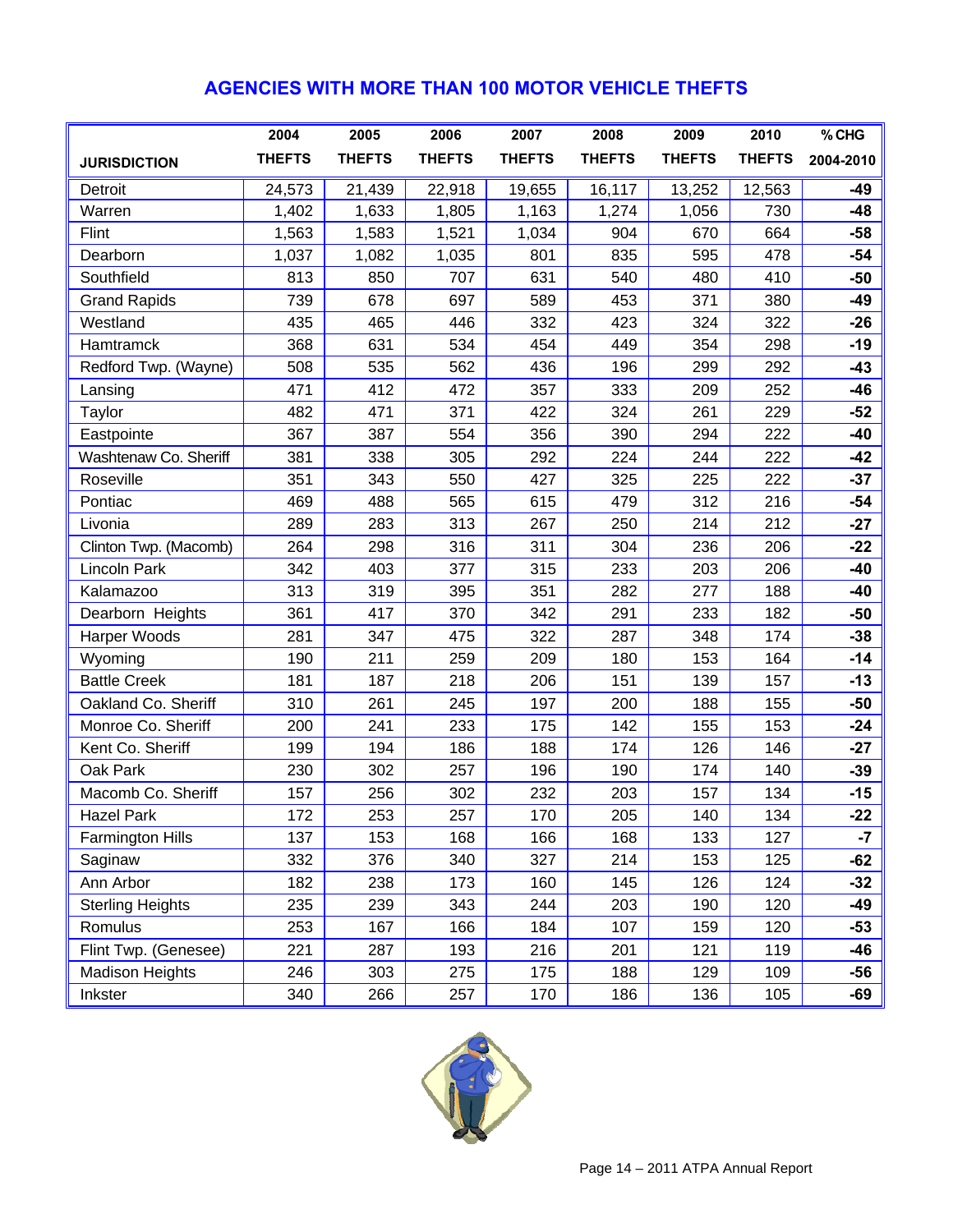#### **PERFORMANCE As Reported for the Period of Oct. 1, 2010 - Sept. 30, 2011**

|                             |                | <b>VALUE OF</b>            | <b>RECOVERIES</b> |                |                 |                |              |
|-----------------------------|----------------|----------------------------|-------------------|----------------|-----------------|----------------|--------------|
|                             | <b>GRANT</b>   | <b>VEHICLE &amp; EQUIP</b> | <b>PASS</b>       | <b>OTHER</b>   | <b>PARTS</b>    | <b>ARRESTS</b> |              |
| <b>LAW ENFORCEMENT</b>      | <b>AWARD</b>   | <b>RECOVERED</b>           | <b>VEHICLE</b>    | <b>VEHICLE</b> | <b>INCIDENT</b> | <b>MVT</b>     | <b>OTHER</b> |
| Detroit PD-PAT              | \$766,825.00   | \$2,149,592.00             | 273               | 9              | $\overline{7}$  | 352            |              |
| <b>Detroit PD-Precincts</b> | \$563,047.00   | \$3,681,345.00             | 338               | 6              | 6               | 256            |              |
| Detroit Fire Dept           | \$48,400.00    | \$897,360.00               | 1,456             |                |                 | 12             |              |
| Dearborn PD                 | \$116,304.00   | \$781,500.00               | 50                |                |                 | 55             |              |
| <b>Grand Rapids PD</b>      | \$249,526.00   | \$1,477,500.00             | 160               | 12             | 26              | 432            | 16           |
| Grosse Pointe Park PD       | \$251,836.00   | \$4,404,150.00             | 576               | 9              | 6               | 134            |              |
| Hamtramck PD                | \$93,732.00    | \$484,300.00               | 72                | 1              |                 | 33             | 3            |
| Lansing PD                  | \$63,740.00    | \$1,351,793.00             | 189               | 12             |                 | 50             |              |
| Saginaw PD                  | \$122,341.00   | \$508,240.00               | 73                | 6              |                 | 68             |              |
| Southfield PD               | \$136,868.00   | \$533,275.00               | 32                | $\overline{c}$ | $\overline{7}$  | 55             |              |
|                             |                |                            |                   |                |                 |                |              |
| <b>Genesee Sheriff</b>      | \$322,437.00   | \$3,045,155.00             | 394               |                | 26              | 131            |              |
| Macomb Sheriff              | \$568,311.00   | \$1,771,560.00             | 119               | 14             | 169             | 234            | 47           |
| Oakland Sheriff             | \$604,820.00   | \$1,721,350.00             | 129               | 11             | 1               | 219            | 19           |
|                             |                |                            |                   |                |                 |                |              |
| <b>MSP Western Wayne</b>    | \$805,780.00   | \$3,439,813.00             | 282               | 16             | 10              | 128            | 18           |
| <b>MSP Monroe</b>           | \$79,807.00    | \$201,700.00               | 5                 | 3              |                 | 16             |              |
| MSP S.W. Michigan           | \$277,270.00   | \$797,665.00               | 64                | 25             | 5               | 94             | 24           |
| <b>MSP Washtenaw</b>        | \$136,395.00   | \$262,173.00               | 8                 | 14             | 5               | 12             | 1.           |
| <b>SUBTOTAL</b>             | \$5,207,439.00 | \$27,508,471.00            | 4,220             | 140            | 268             | 2,281          | 128          |
|                             |                |                            |                   |                |                 |                |              |
|                             |                |                            |                   |                | <b>PRETRIAL</b> |                |              |
|                             | <b>GRANT</b>   | <b>WARRANTS</b>            | <b>EXAMS</b>      | <b>EXAMS</b>   | <b>GUILTY</b>   |                | <b>TRIAL</b> |
| <b>PROSECUTORS</b>          | <b>AWARD</b>   | <b>ISSUED</b>              | <b>HELD</b>       | <b>WAIVED</b>  | <b>PLEAS</b>    | <b>TRIALS</b>  | <b>CONV</b>  |
| <b>Genesee County Pros</b>  | \$90,080.00    | 76                         | 32                | 37             | 49              | 2              | 2            |
| <b>Macomb County Pros</b>   | \$65,016.00    | 183                        | 11                | 104            | 214             | $\mathbf 0$    | $\mathbf 0$  |
| <b>Saginaw County Pros</b>  | \$57,127.00    | 89                         | 38                | 53             | 108             | 6              | 5            |
| <b>Wayne County Pros</b>    | \$434,553.00   | 2,096                      | 222               | 1,355          | 1,394           | 20             | 14           |
| <b>SUBTOTAL</b>             | \$646,776.00   | 2,444                      | 303               | 1,549          | 1,765           | 28             | 21           |
|                             |                |                            |                   |                |                 |                |              |
|                             | <b>GRANT</b>   | <b>VEHICLES</b>            | <b>TRAINING</b>   | <b>TITLE</b>   | <b>TECH</b>     |                |              |
| <b>NON-PROFITS</b>          | <b>AWARD</b>   | <b>ETCHED</b>              | <b>MEETINGS</b>   | <b>HISTORY</b> | <b>ASSIST</b>   |                |              |
| Dept of State               | \$73,024.00    |                            |                   | 3,112          |                 |                |              |
| <b>MAVTI</b>                | \$30,000.00    |                            | 68                |                | 327             |                |              |
| Mt. Olive Grand Lodge       | \$14,180.00    | 388                        | 51                |                |                 |                |              |
| W. Grand-Grand Rapids       | \$37,157.00    | 617                        | 26                |                |                 |                |              |
| <b>SUBTOTAL</b>             | \$154,361.00   | 1,005                      | 145               | 3,112          | 327             |                |              |
|                             |                |                            |                   |                |                 |                |              |
| <b>GRAND TOTAL</b>          | \$6,008,576.00 |                            |                   |                |                 |                |              |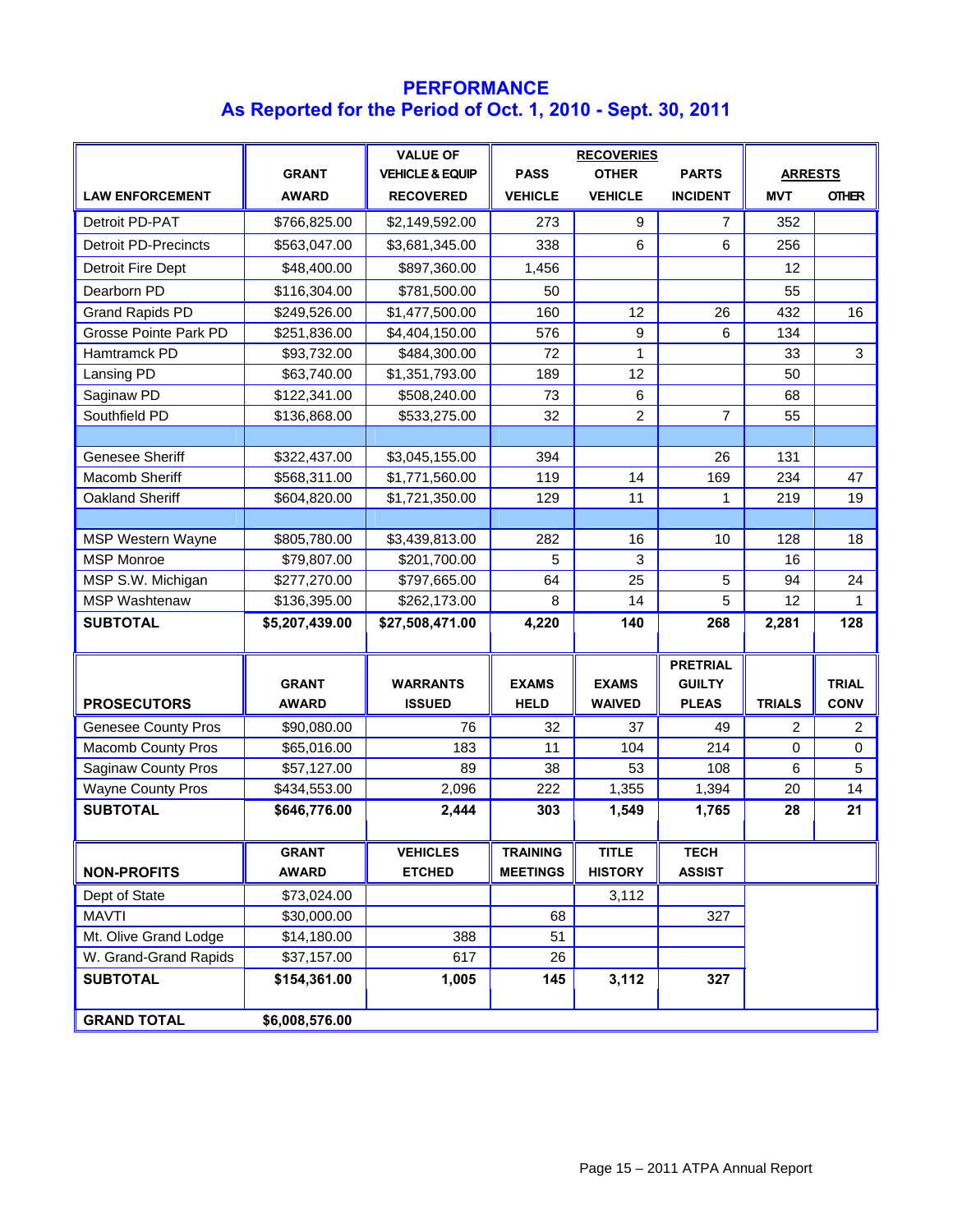### **2012 GRANT AWARDS**

| Organization                                                            | <b>Employees</b><br><b>Funded</b> | <b>Grantee</b><br><b>Share</b><br>(50%) | <b>ATPA</b><br><b>Share</b><br>(50%) | <b>Total</b><br><b>Budget</b> |  |
|-------------------------------------------------------------------------|-----------------------------------|-----------------------------------------|--------------------------------------|-------------------------------|--|
| <b>LAW ENFORCEMENT AGENCIES</b>                                         |                                   |                                         |                                      |                               |  |
| Dearborn Police Department                                              | 2.00                              | 122,847                                 | 122,847                              | 245,694                       |  |
| <b>Detroit Fire Department</b>                                          | 1.00                              | 49,378                                  | 49,378                               | 98,755                        |  |
| Detroit Police Department -Insurance Fraud/Conspiracy Team              | 16.00                             | 849,247                                 | 849,247                              | 1,698,494                     |  |
| Detroit Police Department-Precincts Team - Screen Door                  | 11.00                             | 631,423                                 | 631,423                              | 1,262,846                     |  |
| Genesee Co. Sheriff Department - GAIN Team                              | 6.00                              | 335,703                                 | 335,703                              | 671,406                       |  |
| <b>Grand Rapids Combined Team</b>                                       | 5.00                              | 265,928                                 | 265,928                              | 531,855                       |  |
| Gross Pointe Park Police Department - Eastside ACTION Team              | 5.50                              | 289,105                                 | 289,105                              | 578,209.00                    |  |
| Hamtramck Department of Police                                          | 2.00                              | 102,078                                 | 102,078                              | 204,156                       |  |
| Lansing Police Department - Ingham Co. Team                             | 1.00                              | 61,777                                  | 61,777                               | 123,553                       |  |
| Macomb County Sheriff Department                                        | 10.00                             | 575,666                                 | 575,666                              | 1,151,331                     |  |
| Michigan Department of State                                            | 2.00                              | 68,589                                  | 68,589                               | 137,178                       |  |
| Monroe County Team                                                      | 1.00                              | 84,600                                  | 84,600                               | 169,200                       |  |
| Oakland County Sheriff Department - OCAT Team                           | 11.00                             | 627,974                                 | 627,974                              | 1,255,947                     |  |
| Saginaw Police Department - SCATT                                       | 2.75                              | 126,071                                 | 126,071                              | 252,142                       |  |
| Southfield Police Department                                            | 2.00                              | 148,893                                 | 148,893                              | 297,786                       |  |
| Southwest Michigan Team - SCAR                                          | 4.50                              | 288,681                                 | 288,681                              | 577,362                       |  |
| Washtenaw Area County Team- WAATT                                       | 2.00                              | 140,073                                 | 140,073                              | 280,145                       |  |
| Western Wayne Team- WWATEE                                              | 12.00                             | 738,190                                 | 738,190                              | 1,476,380                     |  |
| Total Law Enforcement Agencies (includes 11.75 FTE Support Staff)       | 96.75                             | 5,506,220                               | 5,506,220                            | 11,012,439                    |  |
| PROSECUTING ATTORNEY'S OFFICES                                          |                                   |                                         |                                      |                               |  |
|                                                                         |                                   |                                         |                                      |                               |  |
| Genesee County Prosecutor's Office<br>Macomb County Prosecutor's Office | 1.50<br>1.00                      | 82,460<br>65,548                        | 82,460<br>65,548                     | 164,920<br>131,095            |  |
| Saginaw County Prosecutor's Office                                      | 1.00                              | 55,783                                  | 55,783                               | 111,565                       |  |
| Wayne County Prosecutor's Office                                        | 8.00                              | 548,175                                 | 548,175                              | 1,096,350                     |  |
| Total, Prosecuting Attorneys (includes 2.5 FTE support Staff)           | 11.50                             | 751,965                                 | 751,965                              | 1,503,930                     |  |
|                                                                         |                                   |                                         |                                      |                               |  |
| <b>NON-PROFIT ORGANIZATIONS (No Matching Funds Required)</b>            |                                   |                                         |                                      |                               |  |
| Focus: HOPE                                                             | 0                                 |                                         | 873                                  | 873                           |  |
| Michigan Automobile Theft Investigation (MAVTI) Training Grant          | 0.50                              |                                         | 30,000                               | 30,000                        |  |
| Mt. Olive Grand Lodge (MOGL)                                            | 0.52                              |                                         | 18,218                               | 18,218                        |  |
| West Grand Neighborhood Organization - Grand Rapids                     | 1.02                              |                                         | 37,081                               | 37,081                        |  |
| <b>Total, Non-Profit Organizations</b>                                  | 2.04                              |                                         | 86,172                               | 86,172                        |  |
|                                                                         |                                   |                                         |                                      |                               |  |
| <b>Grand Totals</b>                                                     | 110.29                            | 6,258,185                               | 6,344,357                            | 12,602,541                    |  |

#### **Funding by Category**

For 2012, The ATPA awarded 86.80% of its funds to law enforcement agencies, 11.85% to prosecutor's offices and 1.35% to non-profit organizations.

The matching fund remains at 50% for law enforcement and prosecutors. Non-profit organizations retained 100% funding by the ATPA.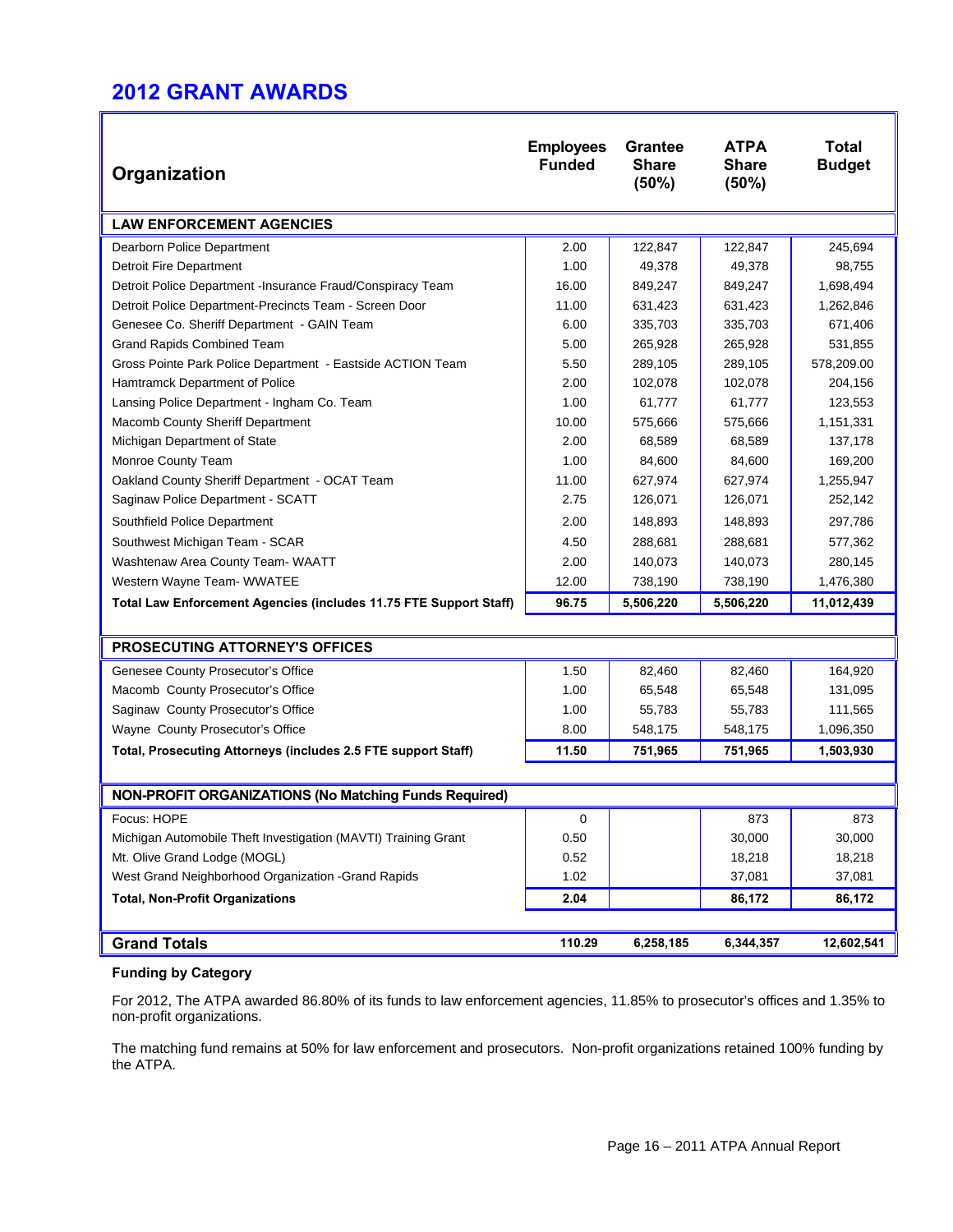| OFFICERS SUPPORTED BY ATPA - 2012     |                         |                |            |                |  |
|---------------------------------------|-------------------------|----------------|------------|----------------|--|
| <b>TEAMS</b>                          | <b>LOCAL</b>            | <b>SHERIFF</b> | <b>MSP</b> | <b>TOTAL</b>   |  |
| Dearborn Police Dept.                 | 2                       |                |            | 2              |  |
| <b>Detroit Fire Department</b>        | 1                       |                |            | 1              |  |
| Detroit Police Dept.- Ins. Fraud Team | 12                      |                |            | 12             |  |
| Detroit Police Dept.-Screen Door      | 10                      |                |            | 10             |  |
| Genesee County Auto Theft Team        | $\overline{4}$          | 1              |            | 5              |  |
| <b>Grand Rapids Combined Team</b>     | 5                       |                |            | 5              |  |
| <b>Grosse Pointe Park PD</b>          | 5                       |                |            | 5              |  |
| Hamtramck Police Dept.                | $\overline{2}$          |                |            | $\overline{2}$ |  |
| Lansing Police Dept.                  | 1                       |                |            | 1              |  |
| Macomb County Auto Theft Team         | $\overline{\mathbf{4}}$ | 4              | 1          | 9              |  |
| Monroe County Auto Theft Team         | $\overline{0}$          |                | 1          | 1              |  |
| Oakland County Auto Theft Team        | 5                       | 6              |            | 11             |  |
| S.W. Michigan-SCAR Team               | $\overline{2}$          |                | 2          | 4              |  |
| Saginaw Co. Auto Theft Team           | $\overline{2}$          |                |            | $\overline{2}$ |  |
| Southfield Police Dept.               | $\overline{2}$          |                |            | $\overline{2}$ |  |
| Washtenaw County Team                 | $\overline{0}$          | 1              | 1          | $\overline{2}$ |  |
| <b>Wayne State University</b>         | 1                       |                |            |                |  |
| Western Wayne Auto Theft Team         | 6                       |                | 4          | 10             |  |
| <b>Total Officers</b>                 | 64                      | 12             | 9          | 85             |  |
| Percentage Of Total                   | 75.3%                   | 14.1%          | 10.6%      | 100.0%         |  |



## **OFFICERS SUPPORTED BY ATPA - 2012**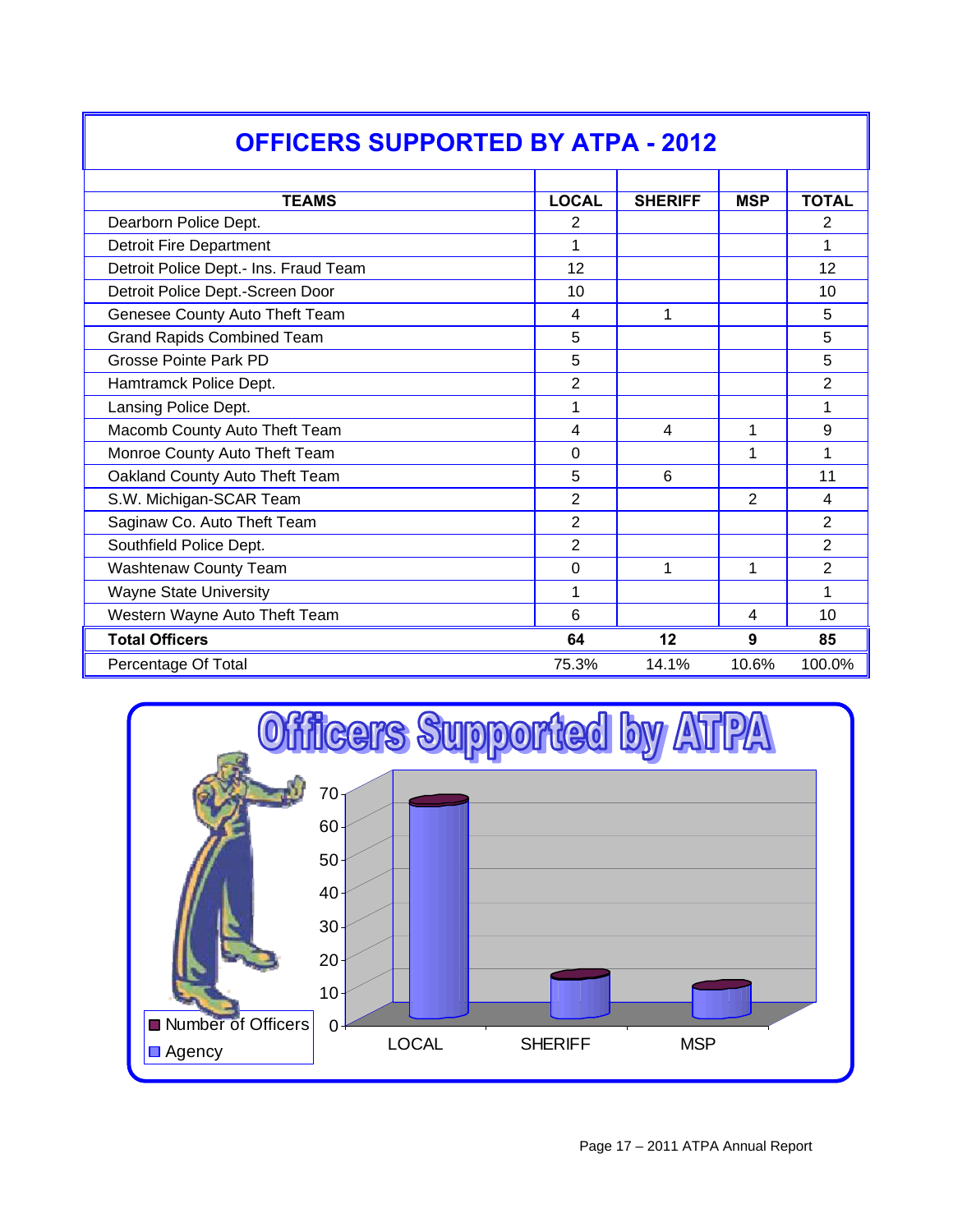#### **AUTOMOBILE THEFT PREVENTION AUTHORITY**

#### Department of State Police Schedule of Sources and Disposition of Authorizations and Changes in Balances Fiscal Year Ended September 30, 2011

|                                                   | 2011        | 2010        |
|---------------------------------------------------|-------------|-------------|
| <b>SOURCES</b>                                    |             |             |
| <b>Insurance Company Assessments</b>              | \$6,314,745 | \$6,243,973 |
| Interest on Investments                           | 5,929       | 7,814       |
| Other Income-Reimbursement from grantees          | 509         | 13          |
| <b>TOTAL</b>                                      | \$6,321,183 | \$6,251,800 |
| <b>DISPOSITION</b>                                |             |             |
| Automobile Theft Prevention Grants                | \$5,472,654 | \$5,357,600 |
| <b>Office Operations</b>                          | 432,305     | 385,475     |
| Budget and Finance, Management Services           |             |             |
| Office space rental                               | 10,309      |             |
| Civil Service Assessment                          | 6,011       | 4,773       |
| Technology/Telecom Assessments Office Automation  | 3.428       | 3,800       |
| <b>Treasury Investment Fee</b>                    | 700         | 1,300       |
| <b>TOTAL</b>                                      | \$5,925,407 | \$5,752,948 |
| Excess of Sources Over (Under) Disposition        | 395,776     | \$498,852   |
| <b>Beginning Balances</b>                         | 1,273,738   | 774,886     |
| <b>Total Unexpended and Unrestricted Balances</b> | \$1,669,514 | \$1,273,738 |

The accompanying notes are an integral part of the financial schedule.

#### Note 1: Significant Accounting Policies

a. Reporting Entity

The accompanying financial schedule reports the results of the financial transactions of the Automobile Theft Prevention Authority, Department of State Police, for the fiscal years ended September 30, 2011, and September 30, 2010. The Automobile Theft Prevention Authority's operations are accounted for in the State's General Fund and are reported in the State of Michigan Comprehensive Annual Financial Report.

The State of Michigan Comprehensive Annual Financial Report provides general disclosures regarding: Summary of Significant Accounting Policies; Budgeting and Budgetary Control; State Treasurer's Common Cash; Pension Benefits; Compensated Absences; General Long Term Obligations; Contingencies and Other Commitments.

#### b. Basis of Accounting

The financial schedule contained in this report is prepared on the modified accrual basis of accounting as explained in more detail in the State of Michigan Comprehensive Annual Financial Report.

The accompanying financial schedule includes only the sources and disposition of authorizations and the changes in balances for the Automobile Theft Prevention Authority's General Fund accounts. Accordingly, the financial schedule is not intended to constitute a complete financial presentation of either the Automobile Theft Prevention Authority or the General Fund in accordance with generally accepted accounting principles.

The State of Michigan has not officially closed the books for the fiscal year ended September 30, 2011.

#### Note 2: Common Cash Participation

The fund balances of the Authority are deposited in the State Treasurer's Common Cash Pool and interest is earned on those balances.

#### Note 3: Other Income

Resulted from a reimbursement from Downriver Mutual Aid's overpayment.

#### Note 4: Matching %

ATPA Board of Directors increased matching fund requirement from 40% to 50% since 2009.

#### Note 5: Change in Grant Year

Beginning in 2008, the ATPA Board of Directors changed the grant program from calendar year to fiscal year ending September 30 to coincide with the State of Michigan fiscal year.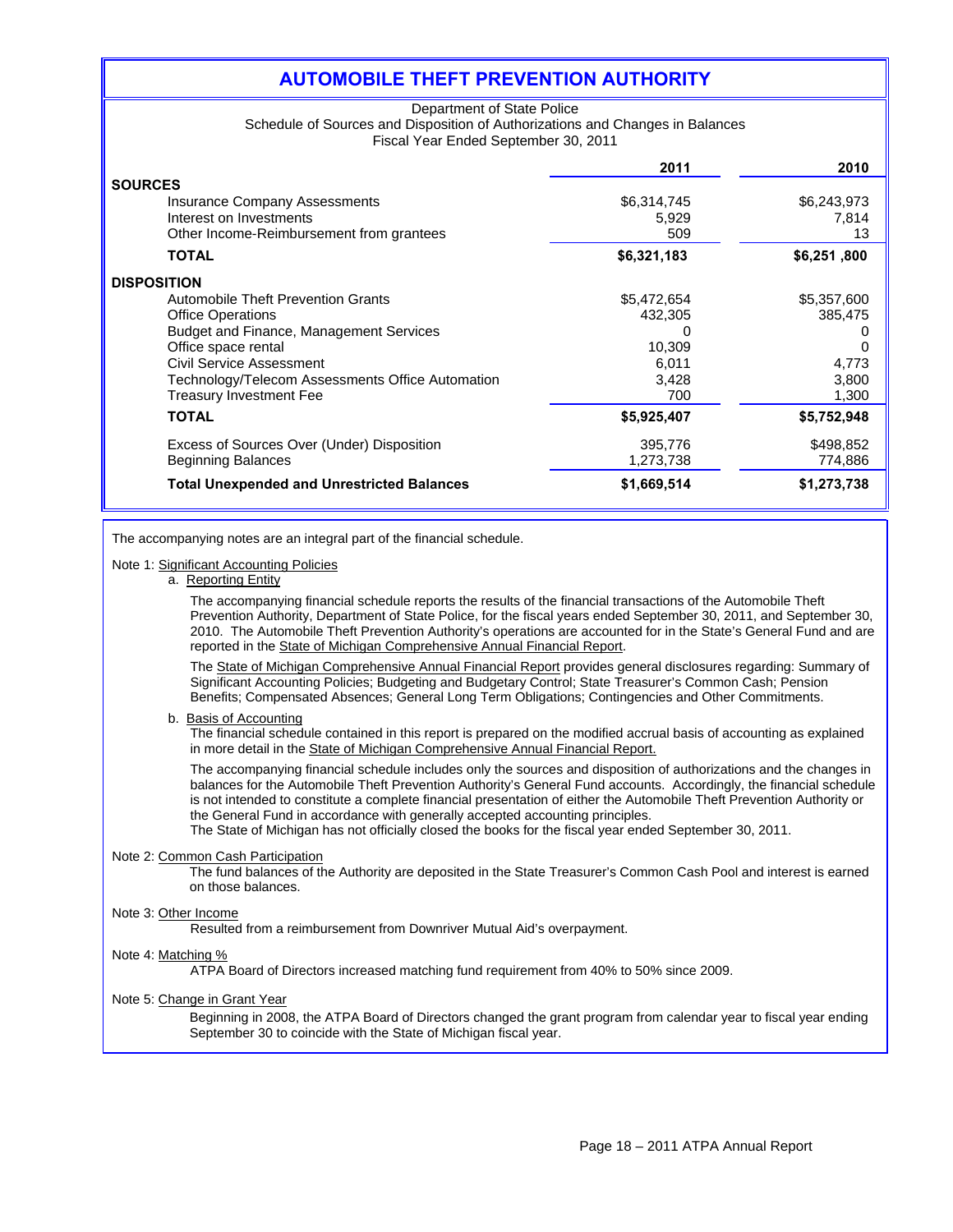The following schedule represents 2010 assessments which are based on the number of earned car years of insured vehicles in 2010 providing no-fault personal injury protection. The Assessments were due April 1, 2011.

| <b>INSURANCE COMPANY ASSESSMENTS RECEIVED IN 2011</b> |                                                  |                        |          |                                                                                |                   |  |
|-------------------------------------------------------|--------------------------------------------------|------------------------|----------|--------------------------------------------------------------------------------|-------------------|--|
|                                                       | <b>COMPANY NAME</b>                              | <b>Assessment</b>      |          | <b>COMPANY NAME</b>                                                            | <b>Assessment</b> |  |
| 1                                                     | State Farm Mutual Automobile Ins Co.             | \$1,093,648.00         | 60       | 21st Century North America Ins Co.                                             | \$8,668.00        |  |
| 2                                                     | Home-Owners Ins Co.                              | 581,138.00             | 61       | Bristol West Ins Co.                                                           | 8,280.00          |  |
| 3                                                     | Auto Club Group Ins Co.                          | 485,157.14             | 62       | Encompass Property & Casualty Co.                                              | 7,924.00          |  |
| 4                                                     | Member Select Ins Co.                            | 413,417.37             | 63       | Partners Mutual Ins Co.                                                        | 7,017.00          |  |
| 5                                                     | Citizens Ins Co. of the Midwest                  | 286,873.00             | 64       | Great Lakes Casualty Ins Co.                                                   | 6,609.00          |  |
| 6                                                     | Farm Bureau General Ins Co. of MI                | 256,102.20             | 65       | American Fellowship Mutual Ins Co.                                             | 6,465.00          |  |
| 7                                                     | Allstate Property & Casualty Co.                 | 251,493.00             | 66       | Mercury National Ins Co.                                                       | 6,104.00          |  |
| 8                                                     | Progressive MI Ins Co.                           | 244,230.00             | 67       | American Bankers Ins Co. of Florida                                            | 5,435.59          |  |
| 9                                                     | Citizens Ins Co. of America                      | 178,942.00             | 68       | Philadelphia Indemnity Ins Co.                                                 | 3,830.00          |  |
| 10                                                    | Liberty Mutual Fire Ins Co.                      | 171,687.00             | 69       | 21st Century Centennial Ins Co.                                                | 3,825.00          |  |
| 11                                                    | Frankenmuth Mutual Ins Co.                       | 170,451.52             | 70       | Harleysville Lake Ins Co.                                                      | 3,523.00          |  |
| 12                                                    | MEEMIC Ins Co.                                   | 164,487.25             | 71       | West American Ins Co.                                                          | 3,403.00          |  |
| 13                                                    | Progressive Marathon Ins Co.                     | 159,683.00             | 72       | The Travelers Indemnity Co. of America                                         | 2,648.00          |  |
| 14                                                    | Auto-Owners Ins Co.                              | 152,721.00             | 73       | Metropolitan Direct Property & Casualty Ins. Co.                               | 2,526.00          |  |
| 15                                                    | Pioneer State Mutual Ins Co.                     | 113,393.00             | 74       | American Modern Ins Co.                                                        | 2,010.00          |  |
| 16                                                    | Farmers Ins Exchange                             | 106,005.00             | 75       | Chartis Casualty Co.                                                           | 1,657.00          |  |
| 17                                                    | Allstate Ins Co.                                 | 90,413.00              | 76       | Foremost Property & Casualty Ins Co.                                           | 1,629.00          |  |
| 18                                                    | Farm Bureau Mutual Ins Co. of MI                 | 88,682.80              | 77       | Metropolitan Property & Casualty Ins Co.                                       | 1,448.00          |  |
| 19                                                    | Auto Club Ins Association                        | 84,099.38              | 78       | Horace Mann Ins Co.                                                            | 1,359.70          |  |
| 20                                                    | Grange Ins Co. of MI                             | 76,994.00              | 79       | Merastar Ins Co.                                                               | 1,342.00          |  |
| 21                                                    | GEICO Indemnity Co.                              | 59,289.00              | 80       | State Farm Fire and Casualty Co.                                               | 1,162.00          |  |
| 22                                                    | MIC General Ins Corporation                      | 58,615.00              | 81       | Central Mutual Ins Co.                                                         | 1,133.00          |  |
| 23                                                    | Essentia Ins Co.                                 | 56,979.00              | 82       | Hartford Accident & Indemnity Co.                                              | 1,126.00          |  |
| 24                                                    | United Services Automobile Assoc.                | 53,933.00              | 83<br>84 | Great Northern Ins Co.                                                         | 995.09            |  |
| 25                                                    | Property & Casualty Ins Co. of Hartford          | 47,273.00              | 85       | SECURA Ins, A Mutual Co.                                                       | 911.00            |  |
| 26<br>27                                              | Hastings Mutual Ins Co.<br>USAA Casualty Ins Co. | 46,070.00<br>45,687.00 | 86       | MI Automobile Ins. Placement Facility<br>National Interstate Ins Co. of Hawaii | 732.00<br>699.00  |  |
| 28                                                    | MI Ins Co.                                       | 44,996.66              | 87       | The American Ins Co.                                                           | 624.00            |  |
| 29                                                    | AMCO Ins Co.                                     | 41,687.00              | 88       | Plaza Ins Co.                                                                  | 569.00            |  |
| 30                                                    | Fremont Ins Co.                                  | 41,407.00              | 89       | The Standard Fire Ins Co.                                                      | 567.00            |  |
| 31                                                    | Nationwide Mutual Fire Ins Co.                   | 41,319.00              | 90       | Warner Ins Co.                                                                 | 408.00            |  |
| 32                                                    | MI Millers Mutual Ins Co.                        | 37,777.00              | 91       | Star Ins Co.                                                                   | 359.00            |  |
| 33                                                    | Bristol West Preferred Ins Co.                   | 32,777.00              | 92       | 21st Century Security Ins Co.                                                  | 256.00            |  |
| 34                                                    | IDS Property Casualty Ins Co.                    | 32,222.00              | 93       | Electric Ins Co.                                                               | 249.00            |  |
| 35                                                    | Allied Property & Casualty Ins Co.               | 30,902.00              | 94       | Pennsylvania Lumbermen's Mutual Ins Co.                                        | 233.00            |  |
| 36                                                    | Affirmative Ins Co. of MI                        | 28,849.00              | 95       | Pacific Specialty Ins Co.                                                      | 208.00            |  |
| 37                                                    | The Cincinnati Ins Co.                           | 26,534.00              | 96       | Bankers Standard Ins Co.                                                       | 191.00            |  |
| 38                                                    | Metropolitan Grp Prop & Cas Ins. Co.             | 24,430.00              | 97       | Safeco Ins Co. of America                                                      | 188.00            |  |
| 39                                                    | Safeco Ins Co. of Illinois                       | 23,030.00              | 98       | Allstate Indemnity Co.                                                         | 129.00            |  |
| 40                                                    | Esurance Ins Co.                                 | 22,240.00              | 99       | Nationwide Property & Casualty Ins Co.                                         | 124.00            |  |
| 41                                                    | QBE Ins Corporation                              | 21,579.00              | 100      | RLI Ins Co.                                                                    | 110.00            |  |
| 42                                                    | Westfield Ins Co.                                | 18,696.00              | 101      | American Reliable Ins Co.                                                      | 106.00            |  |
| 43                                                    | Secura Supreme Ins Co.                           | 17,826.00              | 102      | American Family Home Ins Co.                                                   | 104.00            |  |
| 44                                                    | Hartford Ins Co. of the Midwest                  | 16,811.00              | 103      | Federal Ins Co.                                                                | 100.67            |  |
| 45                                                    | Foremost Ins Co.                                 | 16,150.00              | 104      | Manufacturers' Alliance Ins Co.                                                | 88.00             |  |
| 46                                                    | Wolverine Mutual Ins Co.                         | 16,131.00              | 105      | Pennsylvania Manufacturers' Assoc Ins                                          | 73.00             |  |
| 47                                                    | Titan Ins Co.                                    | 13,850.00              | 106      | Companion Property & Casualty Ins Co.                                          | 65.00             |  |
| 48                                                    | Titan Indemnity Co.                              | 13,507.00              | 107      | Metropolitan General Ins Co.                                                   | 40.00             |  |
| 49                                                    | Teachers Ins Co.                                 | 13,071.70              | 108      | Imperium Ins Co.                                                               | 37.00             |  |
| 50                                                    | Dairyland Ins Co.                                | 12,785.00              | 109      | Pennsylvania Manufacturers' Indemnity Ins.                                     | 31.00             |  |
| 51                                                    | State Automobile Mutual Ins Co.                  | 11,899.00              | 110      | Pacific Indemnity Co.                                                          | 29.83             |  |
| 52                                                    | Amica Mutual Ins Co.                             | 11,607.00              | 111      | Pharmacists Mutual Ins Co.                                                     | 18.00             |  |
| 53                                                    | Starr Indemnity & Liability Co.                  | 10,840.00              | 112      | Balboa Ins Co.                                                                 | 8.29              |  |
| 54                                                    | National General Ins Co.                         | 10,036.00              | 113      | Vigilant Ins Co.                                                               | 8.13              |  |
| 55                                                    | 21st Century Advantage Ins Co.                   | 9,825.00               | 114      | The First Liberty Ins Corporation                                              | 7.00              |  |
| 56                                                    | Patriot General Ins Co.                          | 9,820.00               | 115      | Hartford Casualty Ins Co.                                                      | 6.00              |  |
| 57                                                    | 21st Century Premier Ins Co.                     | 9,292.00               | 116      | Western General Ins Co.                                                        | 5.00              |  |
| 58                                                    | Northern Mutual Ins Co.                          | 9,080.46               | 117      | Nationwide Mutual Ins Co.                                                      | 3.00              |  |
| 59                                                    | Unitrin Direct Property & Casualty Co.           | 8,897.00               | 118      | Merchants Mutual Ins Co.                                                       | 1.00              |  |
|                                                       |                                                  |                        |          | <b>TOTAL</b>                                                                   | \$6,314,745       |  |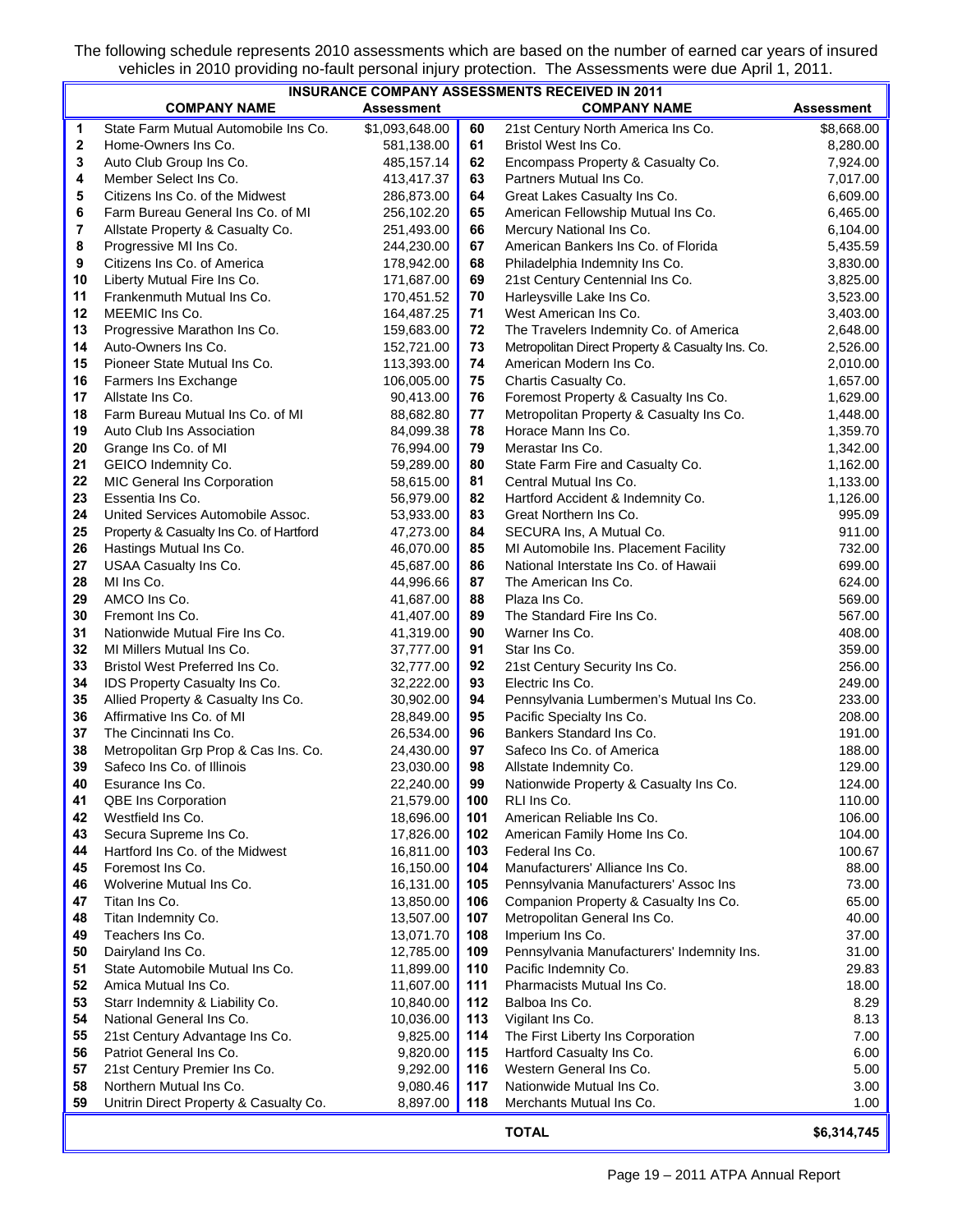## 2012 ATPA PROJECT CONTACTS

### **LAW ENFORCEMENT**

|                                              | <b>Contact</b>              | <b>Phone</b>          | <u>Fax</u>         |  |  |  |
|----------------------------------------------|-----------------------------|-----------------------|--------------------|--|--|--|
| Canton Township Police Dept.                 | D/Lt. Ray Collins (MSP)     | (734) 397-0090 Ex: 13 | (734) 397-1378     |  |  |  |
| City Of Grand Rapids Police Dept.            | Sgt. Stanley Lis            | $(616)$ 456-3338      | $(616)$ 456-3799   |  |  |  |
| City of Hamtramck Department of Police       | <b>Officer Greg Collins</b> | (313) 876-7824        | $(313) 876 - 7829$ |  |  |  |
| Dearborn Police Dept.                        | Det. Mike Maurier           | $(313)$ 943-2273      | $(313)$ 943-3093   |  |  |  |
| Detroit Fire Department, Arson Section       | Chief El Don Parham         | (313) 596-2950        | (313) 596-2964     |  |  |  |
| Detroit Police Dept. Commercial Auto Theft   | Sgt. Robert Wellman         | $(313) 596 - 2517$    | $(313) 596 - 2727$ |  |  |  |
| Genesee County Auto Theft                    | Lt. Robert Nuckolls         | (810) 655-8185        | $(810)$ 655-8058   |  |  |  |
| <b>Grosse Pointe Park PD</b>                 | Sgt. James Vogler           | $(313)$ 822-4435      | $(313)$ 822-4543   |  |  |  |
| Lansing Police Dept.                         | Det. Teresa Eisfelder       | $(517)$ 483-6858      | (517) 483-6875     |  |  |  |
| Macomb County Sheriff's Office               | Lt. Dave Daniels            | (586) 469-6491        | (586) 469-6844     |  |  |  |
| Michigan Department of State                 | Ms. Ruth Baker              | $(517)$ 636-0806      | (517) 322-3434     |  |  |  |
| MSP - SW Commercial Auto Recovery            | D/Lt. Russ Ammon            | (269) 337-4051        | (269) 337-3163     |  |  |  |
| MSP - Washtenaw Area Auto Theft Team         | D/Sgt. George Warchock      | (734) 994-8881        | (734) 994-8657     |  |  |  |
| <b>MSP</b> -Monroe Auto Theft Enforcement    | D/Sgt. Jeff Hart            | (734) 240-2605        | (734) 240-2865     |  |  |  |
| Oakland County Sheriff's Office              | Sgt. Kevin Banycky          | (248) 858-5208        | $(248)$ 858-9565   |  |  |  |
| Saginaw County Auto Theft Team               | Det. Scott Jackson          | (989) 759-1214        | (989) 759-1525     |  |  |  |
| Southfield City Police Department            | Det. Lawrence Jones         | (248) 796-5547        | (248) 796-5545     |  |  |  |
| <b>PROSECUTORS</b>                           |                             |                       |                    |  |  |  |
|                                              | <b>Contact</b>              | <b>Phone</b>          | Fax                |  |  |  |
| <b>Genesee County Prosecutor's Office</b>    | Mr. John Potbury            | (810) 257-3215        | (810) 257-3219     |  |  |  |
| Macomb County Prosecutor's Office            | Mr. Mike Macherzak          | (586) 469-5350        | (586) 783-8194     |  |  |  |
| Saginaw County Prosecutor's Office           | Mr. Alan Reimers            | (989) 790-5332        | (989) 792-0803     |  |  |  |
| Wayne County Prosecutor's Office             | Mr. Dennis Doherty          | (313) 967-6851        | (313) 224-0974     |  |  |  |
| <b>NON-PROFIT NEIGHBORHOOD ORGANIZATIONS</b> |                             |                       |                    |  |  |  |
|                                              | <b>Contact</b>              | Phone                 | <u>Fax</u>         |  |  |  |
| Focus Hope                                   | Mr. Galen Hardy             | $(313)$ 494-4234      | $(313)$ 494-4574   |  |  |  |
| <b>MAVTI Field Training Program</b>          | Mr. Kyle McPhee             | (517) 819-5542        | $(517)$ 646-7966   |  |  |  |
| Mount Olive Grand Lodge                      | Mr. Eddie Allen             | $(313) 838 - 7440$    | $(313)$ 273-3410   |  |  |  |
| West Grand Neighborhood Organization         | Mr. Jim Brower              | (616) 451-0150        | (616) 451-3856     |  |  |  |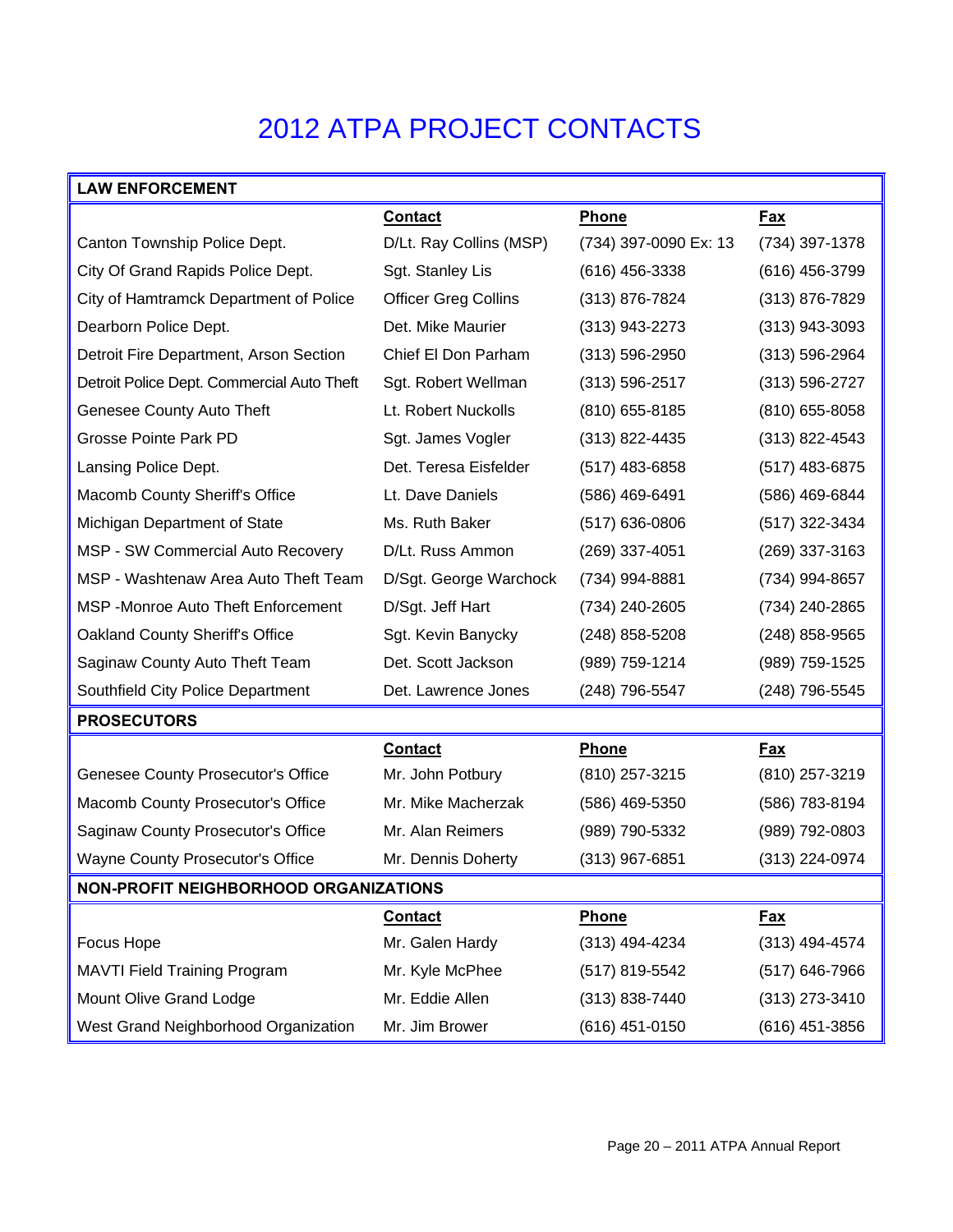#### **1992 PA 174**

#### **MCL 500.6101 et seq.**

#### *The People of the State of Michigan enact:*

Section 1. Act No. 218 of the Public Acts of 1956, as amended, being sections 500.100 to 500.8302 of the Michigan Compiled Laws, is amended by adding chapter 61 to read as follows:

#### **CHAPTER 61**

#### **AUTOMOBILE THEFT PREVENTION AUTHORITY**

Sec. 6101. As used in this chapter:

(a) "Authority" means the automobile theft prevention authority.

(b) "Board" means the board of directors of the automobile theft prevention authority.

(c) "Economic automobile theft" means automobile theft perpetrated for financial gain.

Sec. 6103. (1) There is hereby created a public body corporate and politic to be known as the automobile theft prevention authority.

(2) The purposes, powers, and duties of the authority shall be vested in and exercised by a board of directors.

(3) The board of directors shall consist of 7 members, appointed by the governor, with the advice and consent of the senate, 2 of whom shall be representative of purchasers of automobile insurance in this state, 2 of whom shall be representative of automobile insurers doing business in this state, 2 of whom shall be representative of law enforcement officials in this state, and 1 of whom shall be the director of the department of state police or his or her designee. The governor shall designate 1 member to serve as the chairperson of the authority.

(4) Members of the board shall serve for a term of 4 years.

(5) Members of the board shall serve without compensation for their membership on the board, except that members of the board shall receive reasonable reimbursement for necessary travel and expenses.

(6) A majority of the members of the board shall constitute a quorum for the transaction of business at a meeting, or the exercise of a power or function of the authority, notwithstanding the existence of 1 or more vacancies. Notwithstanding any other provision of law, action may be taken by the authority at a meeting upon a vote of the majority of its members present in person or through the use of amplified telephonic equipment, if authorized by the bylaws of the board. The authority shall meet at the call of the chair or as may be provided in the bylaws of the authority. Meetings of the authority may be held anywhere within the state of Michigan.

(7) The authority shall be within the department of state police and shall exercise its prescribed statutory powers, duties, and functions independently of the head of that department. The budgeting, procurement, and related functions of the authority, and administrative responsibilities for employees of the authority, shall be performed under the direction and supervision of the director of the department of state police.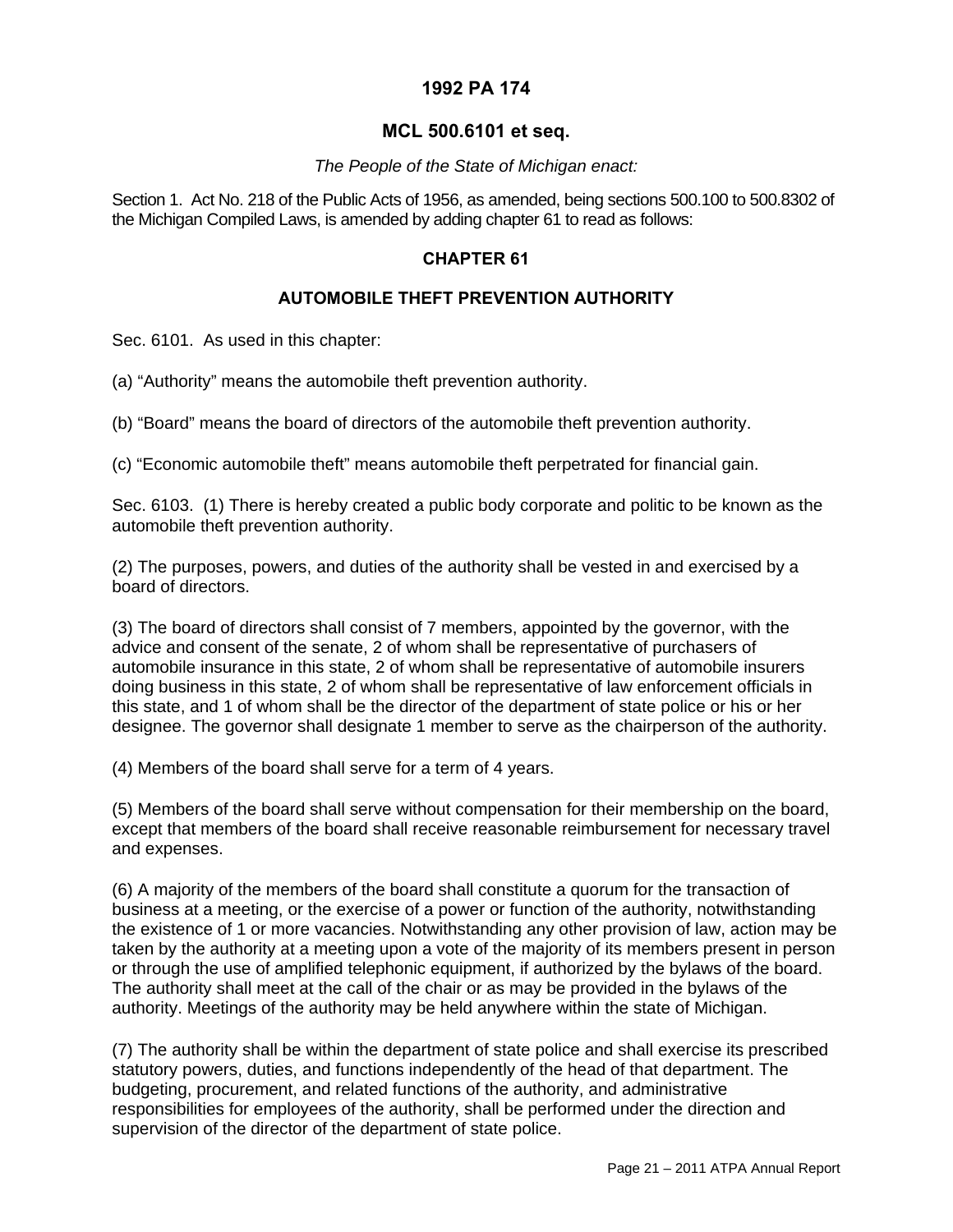Sec. 6105. The authority shall have the powers necessary or convenient to carry out and effectuate the purposes and provisions of this chapter and the purposes of the authority and the powers delegated by other laws, including, but not limited to, the power to:

(a) Sue and be sued; to have a seal and alter the same at pleasure; to have perpetual succession; to make, execute, and deliver contracts, conveyances, and other instruments necessary or convenient to the exercise of its powers; and to make and amend bylaws.

(b) Solicit and accept gifts, grants, loans, funds collected and placed in the automobile theft prevention fund, and other aids from any person or the federal, state, or a local government or any agency thereof.

(c) Make grants and investments.

(d) Procure insurance against any loss in connection with its property, assets, or activities.

(e) Invest any money held in reserve or sinking funds, or any money not required for immediate use or disbursement, at its discretion and to name and use depositories for its money.

(f) Contract for goods and services and engage personnel as is necessary, including the services of private consultants, managers, counsel, auditors, and others for rendering professional, management, and technical assistance and advice, payable out of any money of the fund legally available for this purpose.

(g) Indemnify and procure insurance indemnifying any member of the board from personal loss or accountability from liability resulting from a member's action or inaction as a member of the board.

(h) Do all other things necessary or convenient to achieve the objectives and purposes of the authority, this chapter, or other laws.

Sec. 6107. (1) Prior to April 1 of each year, each insurer engaged in writing insurance coverages which provide the security required by section 3101(1) within this state, as a condition of its authority to transact insurance in this state, shall pay to the authority an assessment equal to \$1.00 multiplied by the insurer's total earned car years of insurance providing the security required by section 3101(1) written in this state during the immediately preceding calendar year.

(2) Money received pursuant to subsection (1), and all other money received by the authority, shall be segregated and placed in a fund to be known as the automobile theft prevention fund. The automobile theft prevention fund shall be administered by the authority.

(3) Money in the automobile theft prevention fund shall be expended in the following order of priority:

(a) To pay the costs of administration of the authority.

(b) To achieve the purposes and objectives of this chapter, which may include, but not be limited to, the following:

(i) Provide financial support to the department of state police and local law enforcement agencies for economic automobile theft enforcement teams.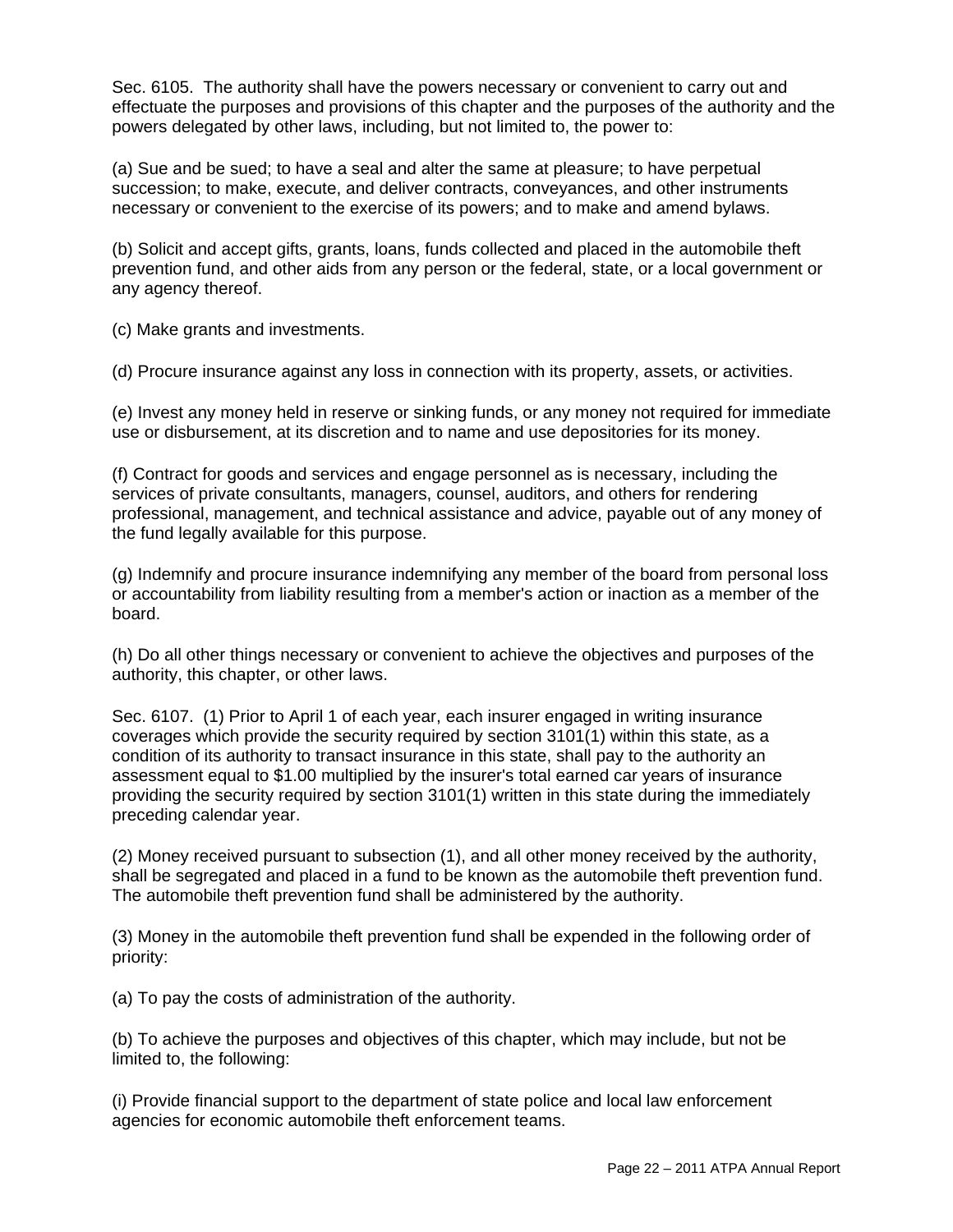(ii) Provide financial support to state or local law enforcement agencies for programs designed to reduce the incidence of economic automobile theft.

(iii) Provide financial support to local prosecutors for programs designed to reduce the incidence of economic automobile theft.

(iv) Provide financial support to judicial agencies for programs designed to reduce the incidence of economic automobile theft.

(v) Provide financial support for neighborhood or community organizations or business organizations for programs designed to reduce the incidence of automobile theft.

(vi) Conduct educational programs designed to inform automobile owners of methods of preventing automobile theft and to provide equipment, for experimental purposes, to enable automobile owners to prevent automobile theft.

(4) Money in the automobile theft prevention fund shall only be used for automobile theft prevention efforts and shall be distributed based on need and efficacy as determined by the authority.

(5) Money in the automobile theft prevention fund shall not be considered state money.

Sec. 6110. (1) The authority shall develop and implement a plan of operation.

(2) The plan of operation shall include an assessment of the scope of the problem of automobile theft, including particular areas of the state where the problem is greatest; an analysis of various methods of combating the problem of automobile theft and economic automobile theft; a plan for providing financial support to combat automobile theft and economic automobile theft; and an estimate of the funds required to implement the plan.

(3) The authority shall report annually on or before February 1 to the governor and the legislature on its activities in the preceding year.

Sec. 6111. By July 1 of every odd numbered year, the automobile theft prevention authority shall prepare a report that details the theft of automobiles occurring in this state for the previous 2 years, assesses the impact of the thefts on rates charged for automobile insurance, summarizes prevention programs, and outlines allocations made by the authority. The director of the department of state police, insurers, and the commissioner shall cooperate in the development of the report as requested by the automobile theft prevention authority and shall make available records and statistics concerning automobile thefts, including the number of automobile thefts, number of prosecutions and convictions involving automobile thefts, and automobile theft recidivism. The automobile theft prevention authority shall evaluate the impact automobile theft has on the citizens of this state and the costs incurred by the citizens through insurance, police enforcement, prosecution, and incarceration due to automobile thefts. The report required by this section shall be submitted to the senate and house of representatives standing committees on insurance issues and the commissioner.

Section 2. Chapter 61 of Act No. 218 of the Public Acts of 1956, as added by this amendatory act, is retroactive and applies effective April 1, 1992.